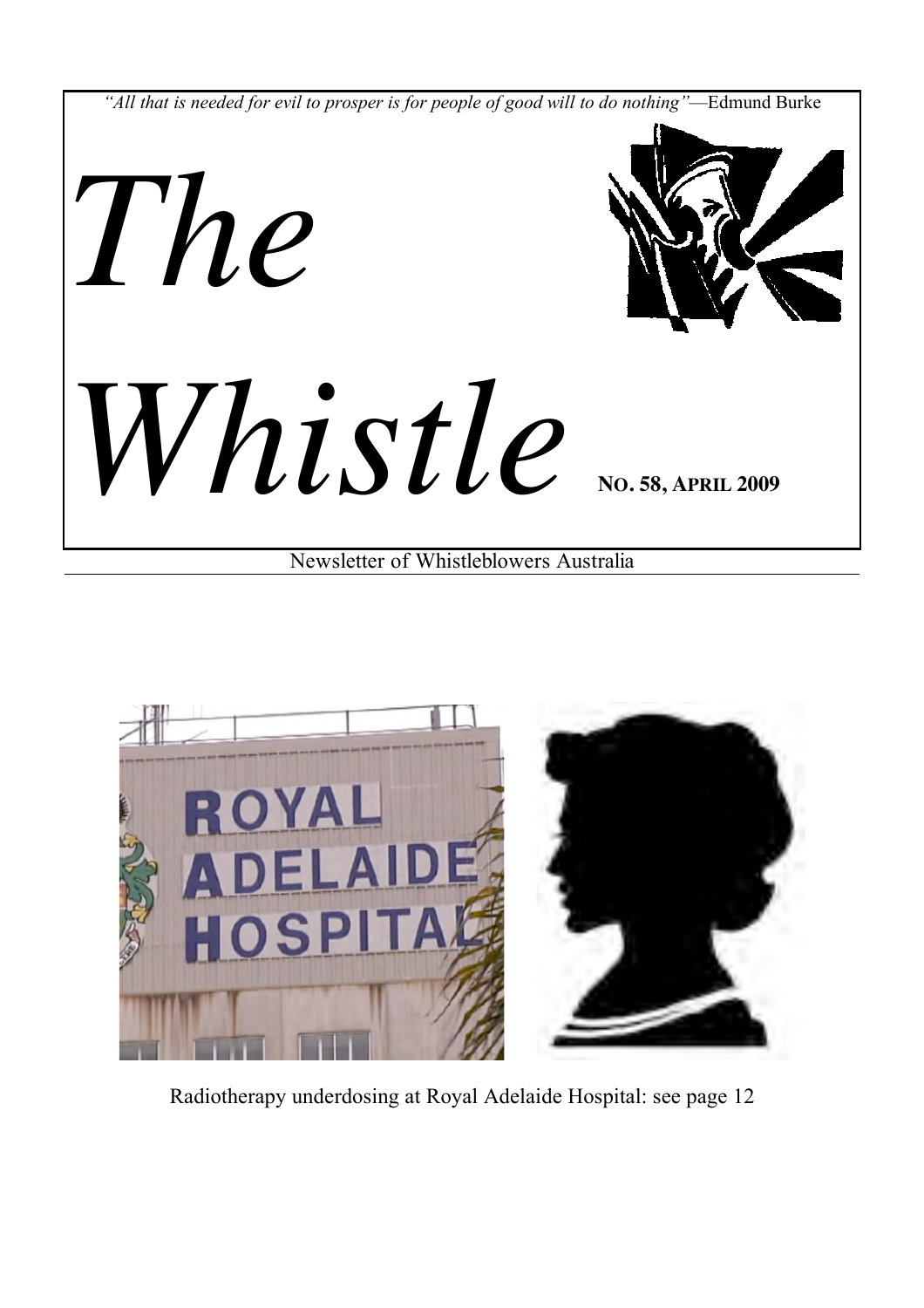# **Media watch**

### **Vietnam whistleblower suffers for war on graft** Ben Stocking

Associated Press, 28 December 2008

THE THUGS came after dark, as Do Viet Khoa and his family were getting ready for bed.

He says they punched him, kicked him, stole his camera and terrified his wife and children.

Khoa, a high school maths and geography teacher, thinks the message was clear: stop blowing the whistle on school corruption — or else.

For several years, Khoa has been fighting the petty bribery and cheating that plagues schools across Vietnam, where poorly paid teachers and administrators squeeze money out of even poorer parents.

Vietnam's leaders approved a sweeping anti-corruption law in 2005, but implementation is uneven. The country still ranks poorly on global corruption surveys, and for ordinary Vietnamese, who treasure education, school corruption is perhaps the most infuriating of all.

Few dare to fight it, for fear of retaliation.

A slight, ordinary-looking man from a farming village, 40-year-old Khoa made a dramatic entrance onto the national scene two years ago. He videotaped students cheating on their high school graduation exams while their teachers watched and did nothing. State-owned TV stations played the tape repeatedly.

With TV cameras in tow, Vietnam's education minister went to Khoa's house to hand him a certificate praising his courage. Khoa appeared on Vietnam's version of the Larry King show. The principal of the Van Tao High School, where Khoa has taught since 2000, was transferred.

But back in his farming village of Van Hoa, about 15 miles (24 kilometers) outside Hanoi, Khoa got anything but a hero's welcome.

Teachers and administrators resented the unflattering spotlight. Even among parents and students, who stood to gain most from Khoa's efforts, few came to his defence.

All the parents wanted was to get their children through school and into jobs, even if they had to cheat to pass their exams, Khoa said.

"The entire community has shunned me," Khoa said. "They harass me on the phone, they send me letters. They say I put my thirst for fame ahead of their children's welfare. Some of them even threatened to kill me."

Thinh Van Nam, 27, a teacher at the school, thinks Khoa has brought his problems on himself.

"Khoa says we isolated him, but it is not true," Nam said. "When someone feels ostracized by his peers, he needs to ask himself why."

Matters escalated last month, when the four men came to Khoa's house two of them guards at his school, according to news reports. Police are still investigating.

Khoa has also run afoul of the new principal, Le Xuan Trung, after sending a letter to national and local officials alleging that Trung imposed various unfair fees to enrich school staff at parents' expense.

One of Khoa's biggest complaints is the "extra classes" implemented at his school and others across the country, in which regular school teachers tutor students for money.

"If they don't go, the teachers give them bad grades," said Khoa.

A teacher can triple a salary by packing students into the sessions. These cost parents about \$6 a week nearly as much as they earn farming rice.

Principal Trung did not respond to an interview request. But he was quoted in the *People's Police* newspaper as saying enrolment in the classes is voluntary.

Trung reportedly said Khoa "did not always concentrate on his teaching and follow the school regulations," and "he used his camera and recorder too much, so people did not feel comfortable talking to him."

One man defending the teacher is Vu Van Thuc, whose son goes to the school. "He is raising his voice against these absurd requirements imposed by the school," he said.

"He is really brave," said Giang Xuan Dung, a maths teacher. "I admire him for his courage and patience."

Other schools have offered to hire Khoa.

"I thought we should support him," said Van Nhu Cuong, a Hanoi headmaster who tried to hire him. "We really need people who dare to speak out."

Khoa refused because the school is too far from his home.

His wife, Nguyen Thi Nga, worries about her husband's crusade.

"This has caused us a lot of stress," she said. "I wish everyone would join the fight against corruption so that we wouldn't be the odd ones out."

No matter what happens, Khoa said, he won't stop fighting to uphold the ideals of honesty and integrity promoted by the communist revolutionaries who freed Vietnam from colonial rule.

"Many teachers are soiling the image of education," he said. "Corruption is a betrayal of communist ideology and of the country."

## **U.S. businesses in Hungary want whistleblower law**

Richard Renner http://www.whistleblowers.org/ 2 January 2009

"WHISTLE-BLOWER legislation brings in a lot of money," proclaims the headline in *Business Hungary* magazine. The article in November's issue reports on a trip to Hungary by Stephen M. Kohn, President of the National Whistleblower Center.

Stephen Kohn traveled to Hungary last fall to urge Hungarian officials to adopt a whistleblower law similar to America's False Claims Act (FCA). Under the FCA, those whistleblowers who are the original source of information leading to the recovery of federal funds fraudulently obtained can recover between 15% and 30% of those funds. Since a 1987 amendment FCA claims have helped taxpayers here [in the US] reclaim \$20 billion.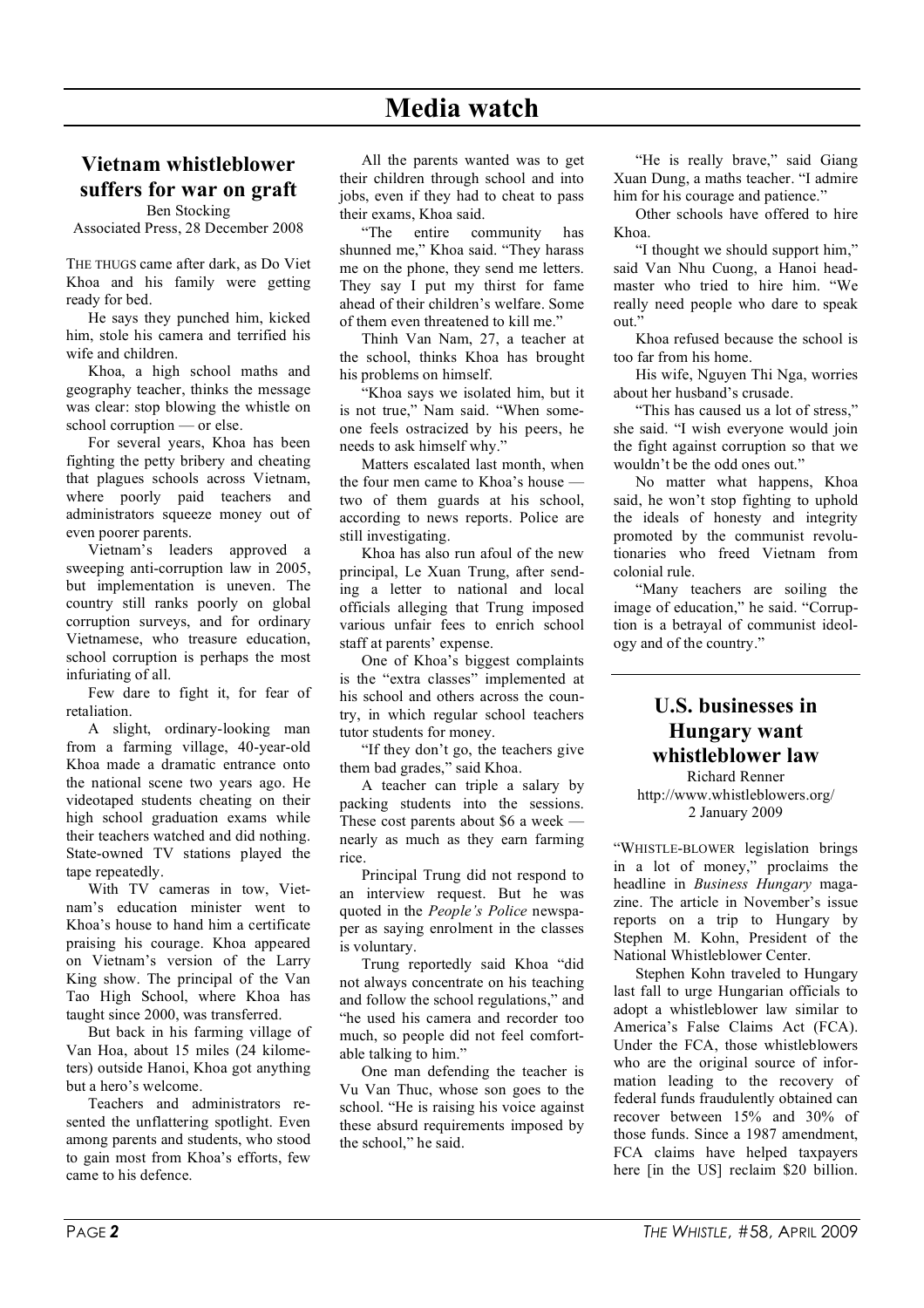To help us make these recoveries, the whistleblowers faced discharge, financial ruin or worse. Even whistleblowers who are not the "original source" of information are still protected from retaliation.

More significant than the money recovered, the FCA compels business to stay honest with the government cleaning up entire industries. No wonder, then, that Hungary's Minister of Justice, Tibor Draskovics, announced plans for a similar law in Hungary. A recent Transparency International report also recommended whistleblower protection legislation as a way to deter corruption.

The Hungarian branch of the Chamber of Commerce recognizes how whistleblower remedies, and even cash awards, will encourage reports of wrongdoing and help honest businesses compete. I wonder, though, why honest American businesses are not promoting the FCA here in their homeland. The FCA routs out the dishonest operators here too, and levels the playing field for honest businesspeople everywhere. It would be logical, then, if these same American businesses would support the False Claims Corrections Act when it is reintroduced in the new Congress.

### **They make a brave stand for justice but who will give a job to a whistleblower?**

Lisa Buckingham and Jon Rees Additional reporting by Ollie Joy *Mail Online* (UK), 14 February 2009

HE THOUGHT it would be a nice little part-time job to help pay his way through PhD studies at University College London. But when Bob Winsor began working as a call centre operator for Big Game TV, which made programmes for broadcasters including ITV, it did not take him long to suspect that all was not well.

Viewers were, he believed, being fleeced on premium-rate phone lines and when his bosses dismissed his concerns, Winsor blew the whistle to industry watchdog Ofcom. He triggered what was eventually to snowball into a full-blown scandal engulfing top-rated programmes such as the *X Factor, Richard and Judy* — and even *Blue Peter.*

But instead of being feted as a hero for trying to expose what he believed to be a massive fraud on the public, four years later he still has not worked and fears for his future. "Who's going to employ a whistleblower?" he asked.

And that is exactly the question being asked at the very highest levels of business and Government. The case of Winsor — and that of Paul Moore, who last week went public with allegations about HBOS — show that the Public Interest Disclosure Act is little better than a shield of tissue paper against mistreatment.

Moore was sacked when he tried to raise risk management failures with the board, though his submission to the Treasury Select Committee last week precipitated the resignation of his former boss, Sir James Crosby, from his new role as a City regulator.

Possible criminal cover-ups in the credit crunch, scandals such as Madoff in the US, rampant insider dealing and a growing public imperative to find those responsible, have convinced regulators that they need to encourage whistleblowers.

Criminals, they have decided, will not be caught unless someone informs on them. But though the Serious Fraud Office, which has a chequered reputation for prosecution, says it has about five cases under way that were the result of whistleblowing, the experience of those who make a public stand for corporate justice is not encouraging.

One of the highest-profile frauds in recent City [of London] history was sparked by an unlikely whistleblower the company's own chief executive.

Neil Mitchell was the youthful boss of Torex Retail, which provided software for retailers. In January 2007, just four months after joining, he went to the Serious Fraud Office to make allegations of a sophisticated scam.

That investigation is still going on and the stress has clearly taken its toll on Mitchell's nerves. He claims to have been followed by "military types" who chased him through an underpass in central London. Friends say a home in Oxfordshire was mysteriously burgled and it is thought Mitchell may have resorted to living abroad.

Harry Markopolos, who first reported suspicions of Bernie Madoff's potential £35 billion Ponzi fraud in the US, has also said that he is in fear for his life.

Legal protection for whistleblowers who might implicate themselves is about to be extended to those making reports to Business Secretary Lord Mandelson's department and the Financial Services Authority, allowing them to offer immunity from prosecution rather in the way that Sir Richard Branson's Virgin group dodged being fined for fixing fuel surcharges by ratting on its co-conspirator, British Airways.

David Donnelly blew the whistle on an accounting fraud at water group Severn Trent by going to *Financial Mail.* This eventually prompted a complete boardroom shake-out, multimillion pound fines and an SFO investigation. He believes self-protection is not the only issue.

Donnelly said: "I had tinkered with the data on the instructions of my bosses. The penny dropped. I grappled with the fact that I was party to a huge fraud.

"I felt desperate. I knew what was going on was wrong, but with children in university and a mortgage to pay I could see no way of simply resigning." Donnelly's requests for a transfer were frustrated repeatedly and though the company finally gave in, his faith was broken, his health was suffering and he finally went to the Press. In the end he secured a pay-off, but he had spent months on sick leave and is thought not to have worked again.

Cary Cooper, professor of organisational psychology and health at Lancaster University, said: "Individuals begin to question their own judgment and interrogate themselves as to why they felt the need to give up job or status. They lose the ability to rationalise the situation. They can experience rejection — either by being sacked or marginalised — and are often labelled untrustworthy.

"And, partly because of a difference in the financial firepower of a company and an individual, they worry about being able to prove the allegations as it can be a very long drawn out process to prove accuracy."

Risk managers such as Moore are being given more senior roles within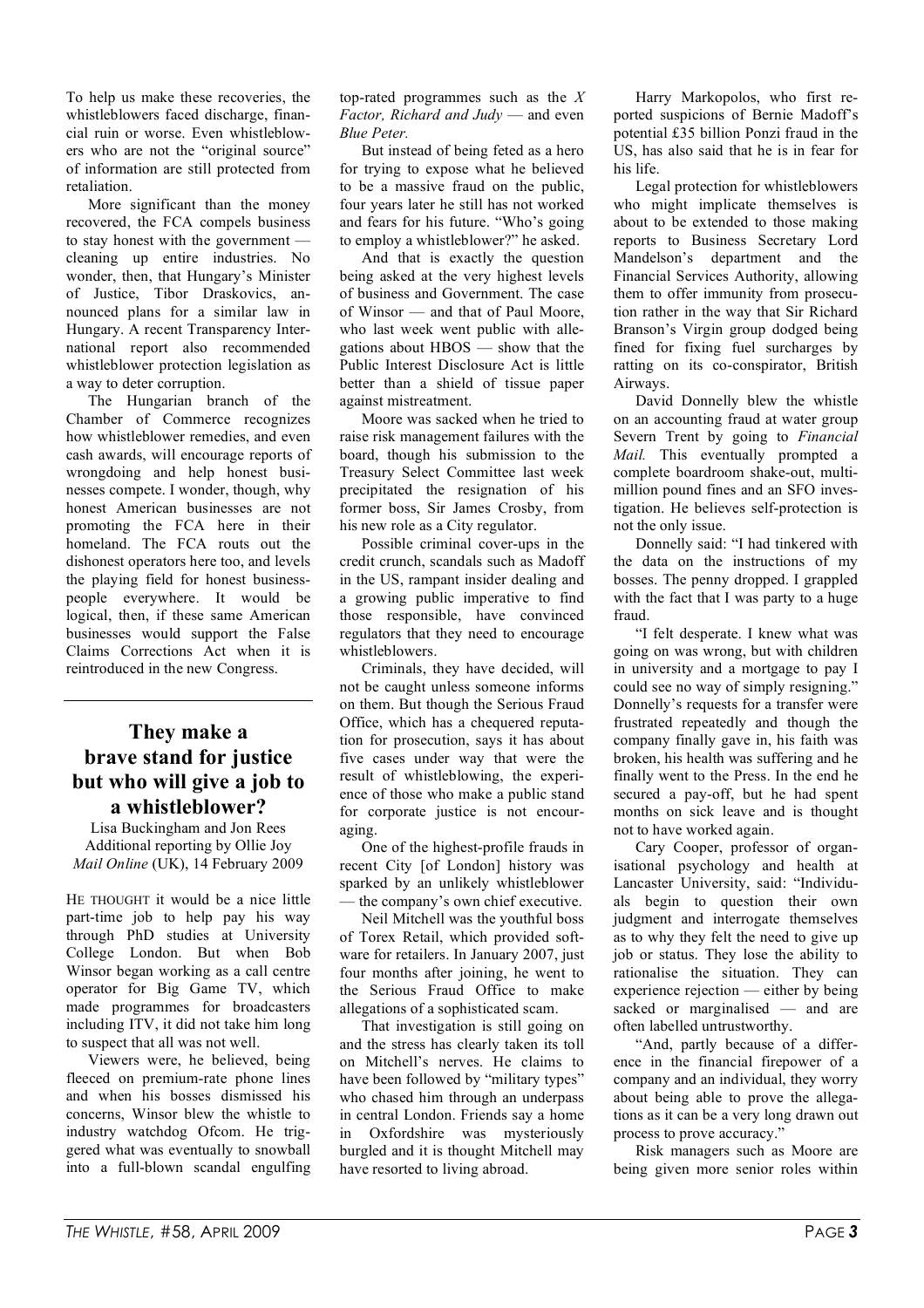companies. And John Hurrell, chief executive of the risk managers' trade organisation Airmic, said: "The HBOS case was a terrific — but by no means unique — example of a company pursuing a strategy of exceptional profit with too little regard of the risks it was running."

There is also a suggestion that the business world should copy an idea from the Government's Joint Intelligence Committee of creating the role of devil's advocate to challenge strategy and corporate behaviour as well as acting as a channel for staff reports.

But one middle-ranking executive, who was an early whistleblower in one of the frauds to hit the Lloyd's insurance market in the late Eighties and early Nineties, told *Financial Mail*: "It really doesn't matter what they say about a culture of openness, no big corporation wants to hear from a whistleblower."

Now fearful that he will never receive a proper hearing from the regulator, Winsor said: "Whistleblowers need more protection. You are at the mercy of the regulator if they are protecting the industry they are meant to regulate.

"I'm sure Ofcom would have received other complaints about those shows. There must have been other whistleblowers. But I'm the one who now looks like a troublemaker."

#### **Speaking out at M&S**

Tony Goode had worked for Marks & Spencer for 25 years and was earning £40,000 a year when he contacted a newspaper because he felt staff were being steamrollered into accepting new redundancy terms. Three days later he was dismissed from his job as a customer loyalty manager.

"I may have been naive in the way I did it, but I genuinely believe I did the right thing," said Goode, a single parent with two children. "I believe they over-reacted. You would have thought I'd attempted to murder Stuart Rose."

Goode accused managers of monitoring his private phone calls, though this was dismissed as "utter nonsense."

"The thing that irked M&S management was that I made some comments about lions being led by donkeys," he said.

"They had already decided they were going to dismiss me before I was called to the meeting that day. My line manager's parting words were, 'Your 25 years count for nothing'."

"Ex-colleagues have been told not to speak to me. It's like I have been sent to Siberia."

"I've had interviews for jobs and I want to be upfront, but when I revealed the M&S circumstances, they went cold. It will be difficult to get a similar iob in retail now."

Goode is working on a six-month contract for the GMB union and is preparing for an employment tribunal over his sacking in May.

## **HBOS whistleblower urges fellow believers to speak out**

Christopher Lamb *The Tablet,* 21 February 2009, p. 42

PAUL MOORE, the former chief risk manager at HBOS who blew the whistle on the bank's risk-taking culture, has said his Catholic faith was key to his decision to speak out.

Mr Moore, who was educated at the Catholic public school, Ampleforth, in North Yorkshire, and now lives near the Benedictine monastery, said his conscience compelled him to contact the Treasury Select Committee with his evidence.

"It was almost as if I was thrown a challenge by God: 'It's time to witness'," he said of the moment he learnt that the former HBOS chief executive Lord Stevenson and former chairman Andy Hornby were to be interviewed by the committee. The following day, 4 February, he phoned the committee and offered to submit his written evidence for their meeting last week.

Mr Moore told *The Tablet* that he believed there were "hundreds and thousands" of other people in the banking and finance industry who are wanting to speak out.

"I would say to them ring me up and I will talk to you personally. I am willing to set up a helpline to help people," he said. "Although I'm not going to force anyone to do anything, I will only encourage them to follow their conscience. But as Joyce Meyer

said: 'You don't defeat Goliath with your mouth shut'."

The 50-year-old former barrister added that he had recently been contacted by Anthony Smith, a Christian and former HBOS manager who spoke out about the bank's irresponsibility on Tuesday.

Mr Moore, who describes himself as an "ordinary" Catholic, said it was important for others to feel they could make a stand.

Mr Moore was sacked in 2005; in his evidence to the Select Committee he said he was fired by Sir James Crosby for arguing that the bank was taking too many risks. Sir James went on to become vice chairman of the Financial Services Authority and resigned last week after Mr Moore's evidence.

Mr Moore said he struggled for months over whether to come out with his evidence. "I didn't want it in any way to be seen as revenge, nor did I want to harm anyone," he said. "I honestly don't have anything against these people."

Mr Moore, a trustee of XT3, a Catholic social networking website, said he rediscovered his faith after leaving HBOS and moving to Yorkshire.

### **When courage is encouraged on the job** G Jeffrey MacDonald

*Christian Science Monitor,*  26 January 2009, p. 13

IN BUSINESS, the difference between a fixable mistake and an irreparable disaster sometimes hinges on whether employees dare to take a stand before habits of wrongdoing become ingrained.

Now experts are casting fresh light on which factors seem to motivate courageous behavior in the workplace. As it turns out, hiring heroes may not be as important as emboldening current employees to raise objections when things don't seem right.

In research published last year, for instance, scholar Janet Near found federal workers privy to wrongdoing were more apt to become "whistleblowers" (reporters of wrongful practices) when they knew exactly where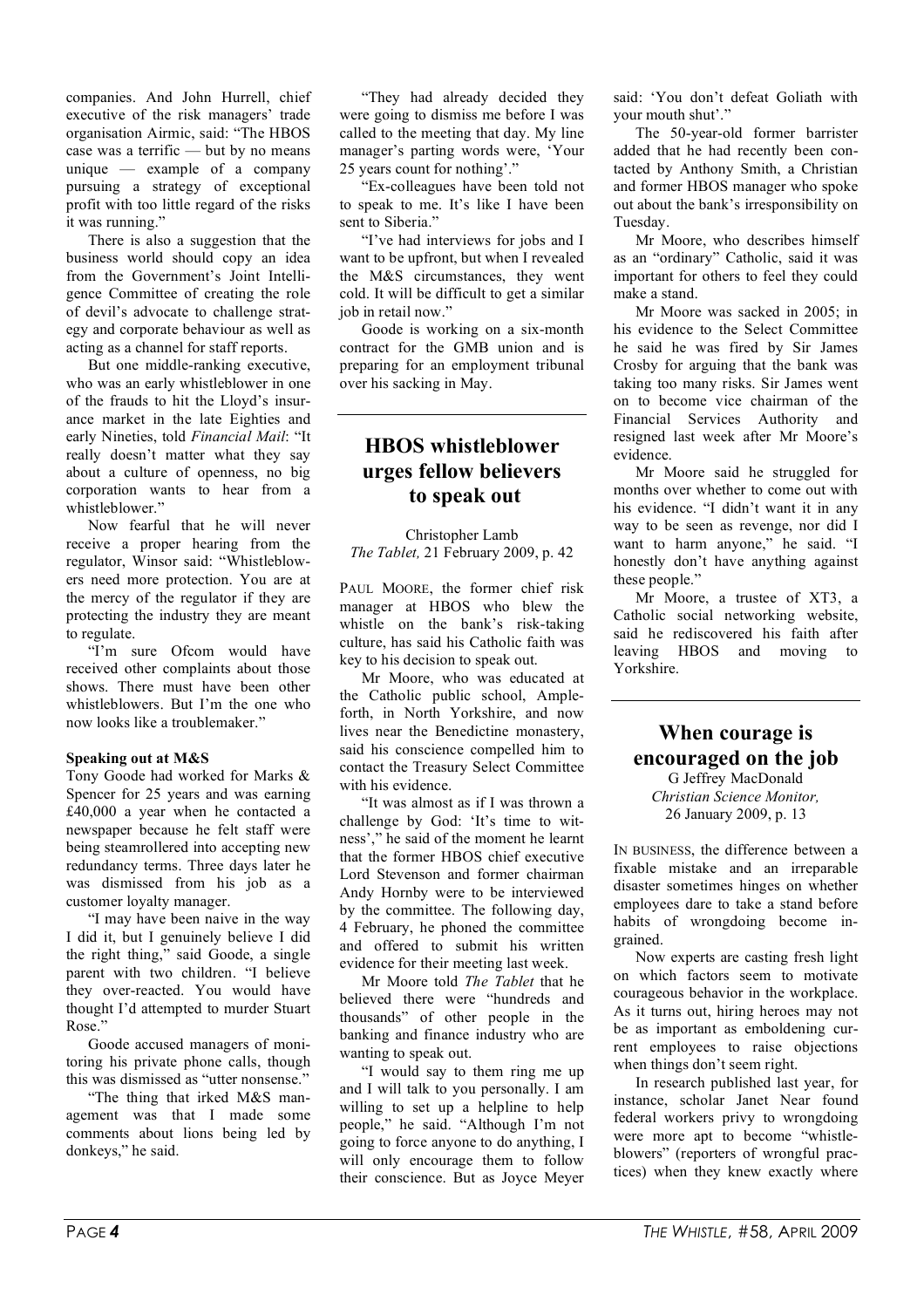to go with allegations. They also came forward when they believed colleagues would support them and when they didn't have to confront a supervisor face to face.

In short, ordinary people acted proactively as long as particular circumstances were in place.

Whether someone comes forward "is not so much based on personality or anything that's unique to them," says Dr. Near, an Indiana University management professor and coauthor of *Whistleblowing in Organizations.*  "Instead, they blow the whistle if: the wrongdoing they have observed is serious; they feel that telling somebody about it will actually make a difference, and they feel they're going to get some support in the organization for doing that."

But fostering workplace courage still remains a challenge. Example: In December, German electronics giant Siemens agreed to pay the largest bribery fine in corporate history (US\$1.6 billion) after investigators exposed a culture bent on feeding kickbacks to officials around the world. Also last year, bond ratings agencies in the United States admitted to having turned a blind eye to conflicts of interest when lucrative deals were on the line.

In those cases and others, workers kept mum as damaging corporate policies became entrenched. But experts say good management can create conditions to encourage moral stands.

In 2004, Emory University organizational psychologist Monica Worline analyzed 650 narrative accounts of onthe-job courage in high technology companies. Most employees described courageous acts performed by others (not themselves), Dr. Worline says. Yet when managers welcomed challenges from employees as opportunities to make improvements, even silent onlookers grew bolder over time to voice their own protests on the job.

"Being exposed to someone who does those kinds of [courageous] activities actually changes the viewpoint of the person who experiences it," she says. "Over time, that observer becomes more likely to do similar actions."

Still, managerial style isn't all that matters in fostering courage, Worline

says. Motives matter, too. Her research suggests "people who deeply believe in what their organization is trying to accomplish seem to be much more willing to take risks on its behalf."

Others find courageous action becomes more likely when organizations regard particular values as more important than always maximizing short-term profits. But not just any values will do.

"In a lot of organizations, the set of values that they describe [and] aspire to will be words like 'innovation,' 'dynamism,' 'excitement' or something like that," says Rushworth Kidder, a former *Monitor* columnist and founder and president of the Institute for Global Ethics in Rockland, Maine. "Organizations need to understand that the core moral values have got to be higher than that. … They really need to be articulating that set of principles that somebody literally could die for, or be willing to die in terms of their own career." Among the higher values he suggests: honesty, respect, and compassion.

Ottawa management consultant Cornelius von Baeyer, who specializes in creating ethical workplaces, agrees it's not effective simply "to put up a sticky note to say, 'we believe in integrity'." Instead, he urges managers to explain via case studies, training sessions, and newsletters how exactly a value such as integrity or compassion ought to be expressed in their respective industries. Then workers are more likely to take principled stands because they won't need to hesitate or wonder how to live out their values.

The bane of workplace courage, experts say, is intense pressure to deliver short-term results. When quarterly numbers become supremely important, Mr. Kidder says, then workers must sometimes choose between doing what's right in a workplace situation and protecting the career that puts food on the table at home. A better way, he says, is to prevent such dilemmas by empowering workers to prioritize long-term results — and say "no," when necessary, to potential short-term gains.

Scholars add that one of the best ways to reap the fruits of ethical workplace behavior is to reduce the need for courage. When bosses welcome challenges, for instance, the danger

involved in raising questions about right and wrong business practice is diminished. When risk is reduced, so also is the need for courage.

But unless workers feel that their actions matter, inaction in the face of wrongdoing is likely to persist.

"When you ask employees who have observed wrongdoing why they don't blow the whistle, what they tell you is not that they're worried about possible retaliation," Near says. "It's that they're pretty sure their organization isn't going to listen to them."

## **Reform plan could revolutionise attitudes to whistleblowing**

AJ Brown *The Australian,*  27 February 2009, pp. 27-28

WHEN the Rudd Government set out to implement its election commitment to introduce "best practice legislation" to encourage and protect public sector whistleblowing, it was always going to face challenges.



AJ Brown

Asking the House of Representatives Legal and Constitutional Affairs Committee to inquire into how best to do it was a good way to sort those challenges.

It was also a good way to establish whether reforms aimed at greater openness and accountability in gov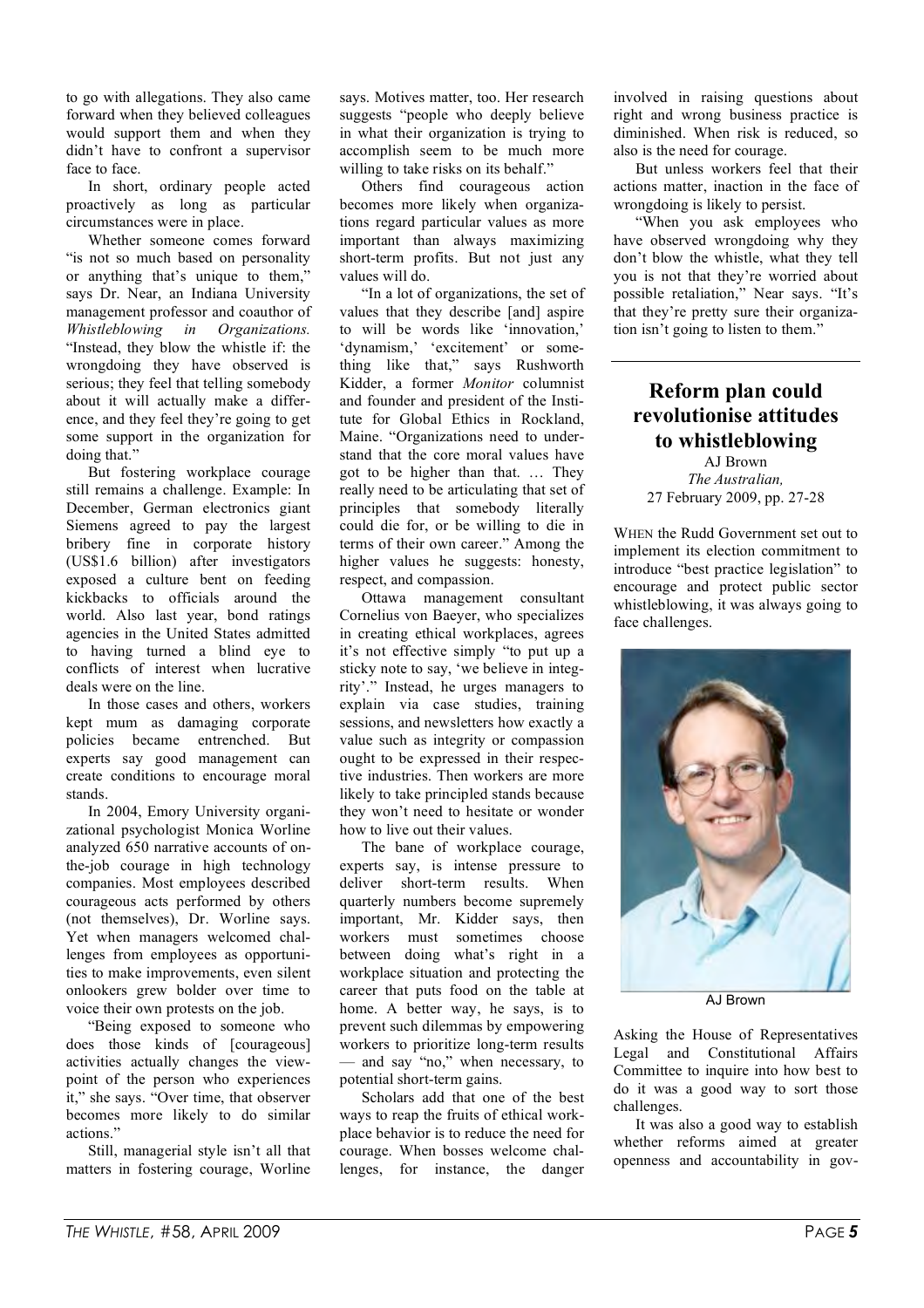ernment would get the type of bipartisan support they deserve.

The unanimous report of the committee, chaired by Labor MP Mark Dreyfus QC but including a number of strong Opposition figures such as former immigration minister Kevin Andrews, shows that the public should be able to expect bipartisan support.

Achieving effective whistleblowing legislation is notoriously complex, and this is one of the major reasons it has eluded the commonwealth Government and many states and territories for so long.

Few areas of reform bring together such difficult issues of public sector management, accountability, workplace rights, public servants' duties, freedom of speech, privacy, the need to flush out wrongdoing or breakdowns in public administration — and the frequent need for confidentiality in how government information is handled.

A major breakthrough in the legislation proposed by the Dreyfus committee is that it would put in place a framework for ensuring that a prodisclosure culture is achieved in every federal agency — rather than relying on legislation to try to protect individual damaged whistleblowers after the Government gets it wrong.

This philosophy, if followed in the detail of the legislation, will help revolutionise the current approach.

Our research in the Whistling While They Work project, funded by the Australian Research Council, showed that for every public interest whistleblower who occasionally appears as a hero on the front page, there are many thousands more about whom Australian voters and taxpayers never get to hear.

It may be a special part of our public sector culture that government employees are prepared to speak up about wrongdoing — but it is not rare. Unfortunately, though, public officials who speak up still often come off second-best in the process, in terms of stress, neglect and adverse treatment from their own managers, often even when their disclosures are listened to and acted upon.

Among the comprehensive treatment that the committee has given to these problems, three proposals stand out as particularly strong.

The first is that the coverage of the legislation should be broad, in terms of which public officials, public contractors and others will get the support of whistleblowing schemes. If in doubt, every person who works directly and often indirectly — in Australian government programs will be covered.

There is even a good proposal that those administering the act be able to "deem" people to be public officials under the act, if they are working on the margins of government and there is any doubt as to their status.

A second strength is a suite of new obligations on senior public sector managers, to the highest levels of government, to act on internal disclosures and better support those officials who make them — including explicit requirements to assess the risks of adverse action that could befall whistleblowers — and manage those risks rather than leaving their welfare to chance.

A third strength is a plan for strong external oversight, by the Commonwealth Ombudsman and the Workplace Ombudsman, to ensure that internal disclosure systems are up to scratch and that whistleblowers are not being left as collateral damage.

For the first time in the federal public sector, it will be clear that public servants can and should go straight to the Ombudsman and other integrity agencies if they do not have confidence in their own agency's response. Rather than feeling they are breaking the rules, going outside will be recognised as an act of loyalty to the true mission of their own department, and the broader public interest.

There are also some challenges ahead in exactly how the proposed legislation is going to look when drafted. The first of these potential problems goes with the challenge of breaking new ground.

When despite best efforts it still goes bad for internal whistleblowers, we know that criminal prosecutions rarely succeed against any staff or managers who undertake reprisals. We also know that no existing mechanism for providing compensation is very effective. The committee is proposing to make justice for aggrieved whistleblowers a strong part of the new "Fair Work" system of workplace rights. This is a good plan, but one that needs

to be backed up with strong enforcement.

A second challenge is the committee's recommendation that while almost any type of wrongdoing or defective administration will be covered, in all instances they will need to be "serious matters." The question of who decides what is "serious" could have a large impact on determining the effectiveness of the legislation.

Third, the Dreyfus report recommends that the federal Government become the second Australian jurisdiction to extend legal protection to whistleblowers who go to the media at least sometimes. NSW public servants already have some limited protection in this respect.

The federal proposal is that public whistleblowing only be protected where used as a last resort — after first trying internal channels, and the Ombudsman, without success.

In most circumstances this restriction makes sense. The majority of public servants who speak up about wrongdoing just want things fixed. They usually have no great desire to see the issue, or themselves, splashed across the front page. However, the committee has suggested that the only matters that public servants can ever be justified in taking public are ones involving "serious immediate harm to public health and safety."

Major fraud or corruption, or major abuses of power such as the wrongful imprisonment of citizens in government detention, would be just some of the types of wrongdoing left out of this part of the scheme.

Even if the Ombudsman had looked at the problem and failed to act, or got it wrong, a public servant who justifiably went public could still be sacked, sued or prosecuted. Many of the principles discussed by the committee are right, but on this issue the final result will need to operate more broadly if the Government's promise to introduce "best practice" legislation is going to be met.

Even Britain — the home of official secrets and *Yes Minister*  includes all types of alleged wrongdoing in its third-party whistleblower protection.

The Dreyfus report provides a good road map for a comprehensive scheme of public sector whistleblower protec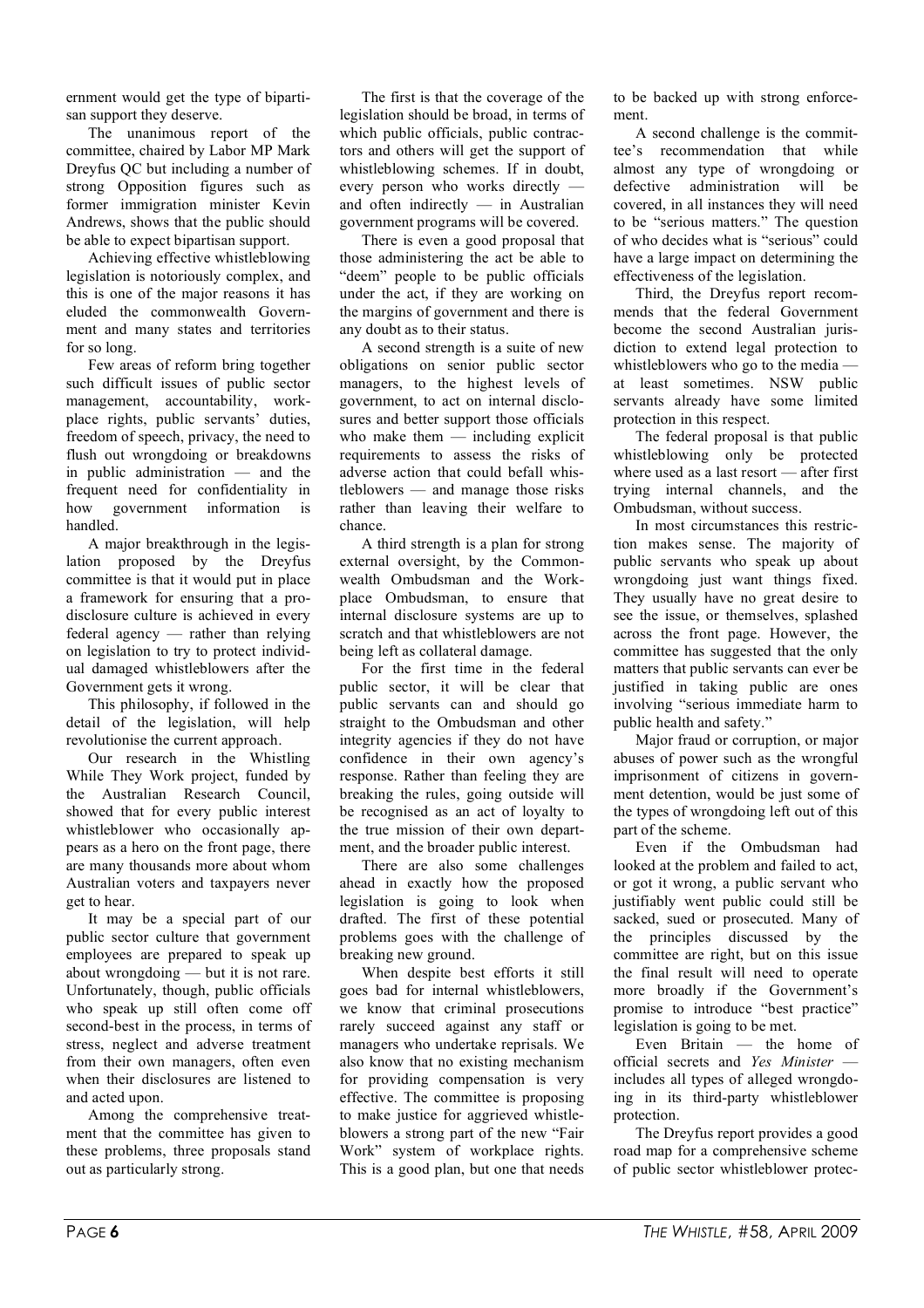tion. The parliament should move on all of it, and by following the logic and spirit of the report as a whole should also be able to find solutions to special challenges such as these.

If it succeeds, the result should be a major step towards a new era of responsible government and strengthened public accountability.

Dr A. J. Brown, professor of public law at Griffith Law School, Griffith University, led a national research project on public sector whistleblowing (www.griffith.edu.au/whistleblowing).

### **Blueprint for silence on official wrongdoing** Bill De Maria

*The Australian,* 2 March 2009

FOR the women and men of conscience in the Australian public service, February 25 will be noted despondently as a day when their parliamentary representatives again failed to step up to the plate and protect people who wish to disclose official wrongdoing. On this day a parliamentary committee published its report on new commonwealth whistleblowing proposals that will proceed languidly to parliament for consideration.



Bill De Maria

This is the third time in the past 15 years that a national government committee has tried to hold the burning coals of whistleblower protection. But this committee report cries "ouch!" the loudest. It is mean and narrow in its vision, embarrassingly conservative in its proposals and will do nothing more then send commonwealth whistleblowers, like lab rats, into management-controlled bureaucratic mazes.

What are the deep problems that make these official efforts to protect Australians who wish to speak truth to power so wantonly incompetent? For a start, the recommendations are not alive to the fact that people in Australia are dead scared to report wrongdoing, notwithstanding the fact that whistleblower legislation has been on state statute books in Australia since 1993. On the international level a new PricewaterhouseCoopers study found that only 8 per cent of surveyed companies attributed fraud detection to their whistleblower systems (up from 3 per cent in 2005). This was only slightly higher than fraud detected by accident.

Very low disclosure figures are also found in our state corruption fighters. In 2007-08 only 74 verifiable public interest allegations under the Queensland Whistleblower Protection Act 1994 were processed by the Crime and Misconduct Commission and Queensland public sector agencies. Whistleblowing in the West Australian public service is also a low-level activity three years after the Public Interest Disclosure Act 2003 was enacted. In 2006-07 only 13 people made protected disclosures to public authorities.

These minimalist disclosure statistics from three Australian corruption fighters complement the abundant international research insight into why employees steadfastly avoid making public interest disclosures.

The whistleblower committee that engineered this bland little document simply cannot see that the commonwealth public sector landscape is not one of robust public interest voice but of deep self-protecting silence. And throwing more bureaucracy at them won't change this one iota.

Here are some of the hot coals that this committee couldn't handle. It won't give protection to ordinary members of the public wishing to report instances of commonwealth wrongdoing. What does the committee fear here?

It won't give protection to people fed up with bureaucratic obstruction and harassment who go to the media. The committee says it will give such protection. But like a child on the back step at night, the committee did not venture forth. The only way you will

get protection if you go to the media is if the bureaucracy has taken an unreasonable amount of time to process your complaint (whatever that means) and it is a matter of public health or safety. So, unless you know of some bureaucrat pouring bubonic plague into your river, forget about going to the media.

This media embargo is in all whistleblower laws in Australia except the NSW one. Governments are very threatened by journalists properly instructed by whistleblowers with the inside stuff. Thus, when we get another AWB scandal or Haneef-type allegation against the Australian Federal Police, the media will have to continue to rely on backdoor leaks, which seriously hamper this central democratic institution fulfilling its accountability role.

The committee embraced a managerialist-driven model of whistleblowing, against the international research evidence, when other options were available, including a model of whistleblowing as a form of collective public servant dissent.

Only two decades ago whistleblowers were pilloried as loose moral canons creating organisational mayhem and threatening loyalty bonds in the workplace. This is evidenced by the titles of past papers including: "Police who Snitch: Deviant Actors in a Secret Society" and "Whistleblowers: Saint or Snitch?" Now their ethical services are being integrated into management orthodoxy. Whistleblowing is coming in from the cold.

The story of how whistleblowing has emerged as the darling of governments and corporations busy engineering anti-corruption campaigns is an intriguing one. An account of whistleblowing's makeover provides through-the-keyhole insights into one of the most fundamental changes occurring in the workplace, the attack on — if not the slow burn down of collective forms of workplace dissent. So whistleblowing is what you have when you no longer have a collective voice. The committee shamefully disregards this bigger trend in favour of more of the same.

What went wrong? For a start the committee (Standing Committee on Legal and Constitutional Affairs, to give it its full title) was not only a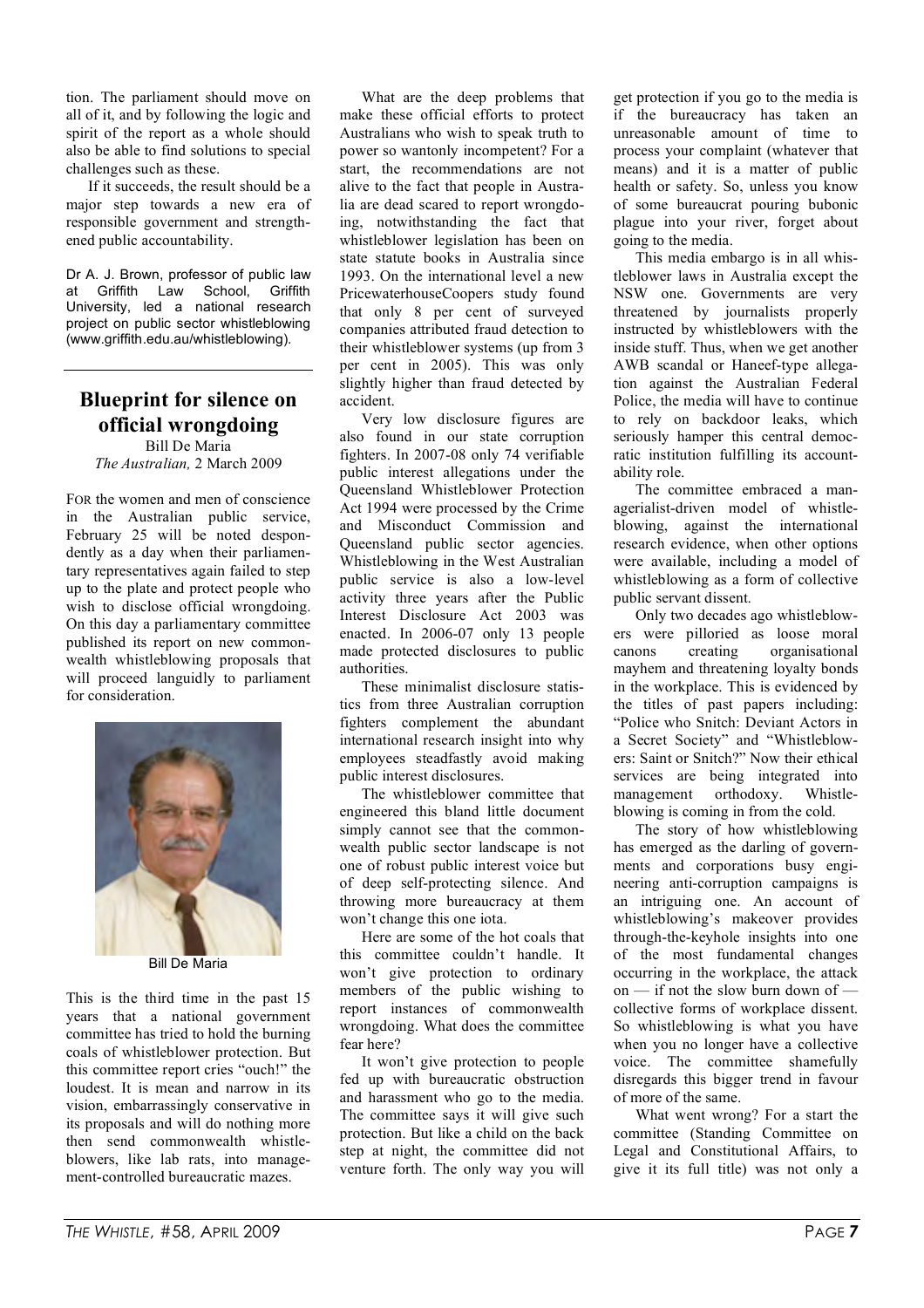backbench committee, it was a very young backbench committee. Half of its members came into parliament at the end of 2007. At the announcement of the inquiry (July 10, 2008) these five (including the chair of the committee, Mark Dreyfus) only had five months' parliamentary experience.

Other than its policy immaturity the committee may well have had serious distractions. For most of the life of the committee, one member Kevin Andrews, did not know whether he would face improper behaviour findings by the Clarke Inquiry into the case of Dr Mohamed Haneef.

Sophie Mirabella, the member for Indi, was also on the committee. Was the fact that she attended only one out of 10 public hearings of the committee related to the presence on the committee of Belinda Neal, the member for Robertson, who was found by the House of Representative Standing Committee on Privileges to have acted below the standards expected of politicians when she told pregnant Mirabella that her baby would be born "a demon."

The committee could have made a real achievement here. It could have been instructed by successful overseas schemes. It could have lessened its overt reliance on research inputs from a university project that on the researchers' own admission had flaws in the methodology. It could have consulted much more widely in the community. The first parliamentary inquiry into commonwealth whistleblowing in 1994 attracted 102 witnesses and 125 public submissions. This time, the committee had only 71 public submissions and 77 witnesses.

All we can hope for now is that the parliament rises to the occasion and seriously renovates this proposal into a strong response to assist all Australians who care about official integrity.

However, if this proposal released on February 25 becomes law, my advice to commonwealth whistleblowers of the future is to keep your mouth shut.

Dr Bill De Maria lectures at University of Queensland's business school.

### **State of secrecy**

Caroline Overington *The Australian,* 24 March 2009, p. 9 [extract, on whistleblower laws]

The whistleblower laws are likely to be informed by the findings of a legal and constitutional affairs committee headed by Mark Dreyfus QC. That committee suggests that whistleblowers first take their concerns to a superior of some kind (and, in the process, probably wreck their career); and, if that doesn't work, they should complain to an external body such as the Commonwealth Ombudsman (a process that is itself likely to be a bureaucratic nightmare, befouled by politics). If — or when — that fails, the whistleblower must wait a reasonable period (whatever that may mean) before taking their concerns to journalists, and then only if the matter concerns "an immediate and serious threat to public health and safety."

According to Dreyfus, these changes would "transform the culture of the public service and protect whistleblowers from reprisals.'

In fact, whistleblowers would still have to jump through hoops and lawyers would have a field day trying to decide what constitutes an immediate and serious threat.

This newspaper wonders: would airport security qualify? After all, it was *The Australian* that in 2005 published details from an internal Customs report that revealed lax security and drug-smuggling rings at several airports, leaving the country vulnerable to terrorism. The report had been ignored by internal officials for two years before it eventually was leaked to the newspaper. No journalist was dragged to court but Customs official Allan Kessing was charged, convicted and sentenced to nine months' jail, later suspended. He lost his job and is fighting an appeal, which has cost him his savings, all while protesting his innocence. *The Australian* has never given up its source. Its view is simple: the story was correct and in the public interest, and therefore was published.

University of Queensland business school lecturer Bill De Maria has described the planned reform of whistleblower law as "mean and narrow in its vision" and "embarrassingly conservative in its proposals." "It won't give protection to ordinary members of the public wishing to report instances of commonwealth wrongdoing," he says. "It won't give protection to people fed up with bureaucratic obstruction and harassment who go to the media."

Australian Press Council chairman Ken McKinnon agrees, saying: "The future situation will be hardly better than it is today. Whistleblowers know that their best and quickest chance of rectifying corruption, waste and general governmental incompetence is to go directly to the press."

## **Overdue whistleblower shields on table**

Mark Dreyfus *The Australian,* 27 March 2009

BLOWING the whistle, or speaking out against suspected wrongdoing in the workplace, can be a risky course of action.

Whistleblowers often face harassment and threats, have their authority undermined, miss out on promotions and in some cases are forced to leave or are sacked from their positions.



Mark Dreyfus

Last month, I tabled a report of the legal and constitutional affairs committee in the House of Representatives that recommended a comprehensive whistleblowing scheme for the commonwealth public service.

This report, currently being considered by the Government, will lead to the strongest whistleblower protection regime in any Australian jurisdiction.

Despite Australia's very high standards of public administration,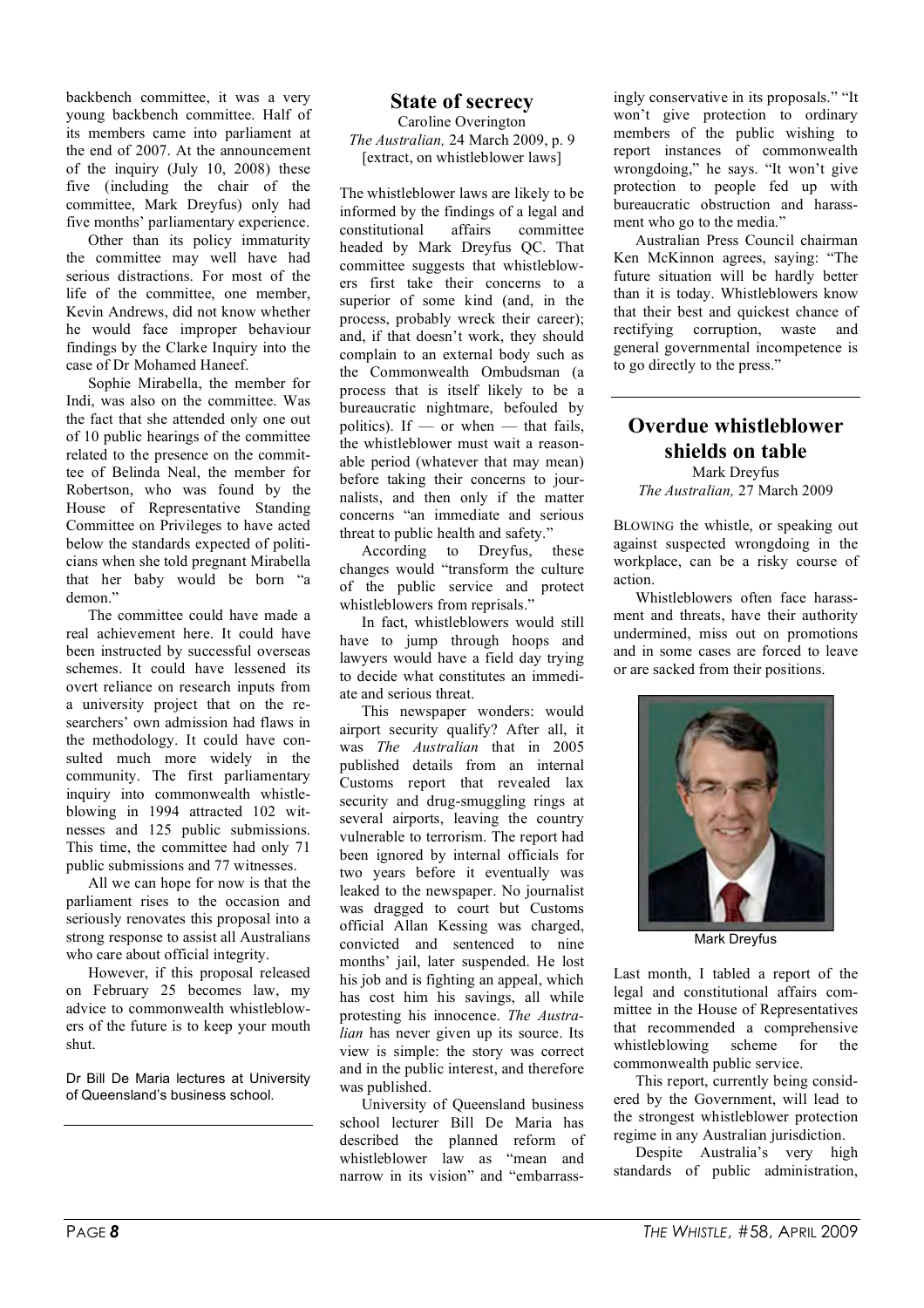improper conduct and maladministration does occur from time to time. Recent examples include the Australian Wheat Board scandal, the outbreak of equine influenza and the wrongful detention and deportation of Australian citizens by immigration authorities.

This is why the Rudd Government is committed to real reform to better protect people who speak out about wrongdoing in the public service. Legislation in this area is part of a set of integrity reforms that are under way, including Freedom of Information reform and journalist shield laws and codes of conduct for ministers, their staff and lobbyists.

The Rudd Government's action in this area is in sharp contrast to the inaction of the Howard government. Commonwealth legislation in this area is long overdue.

The objective of the proposed scheme is to promote accountability and integrity in government. Public interest disclosures play an important role in promoting integrity in government. Providing protection to whistleblowers will create a system that encourages disclosures of wrongdoing and provides a means for dealing with wrongdoing.

The report recommends a model for disclosure first to the relevant agency, then to an external agency such as the Commonwealth Ombudsman.

This matches current practice and is commonsense. Almost all whistleblowing occurs through internal channels, despite the absence of protection against criminal and civil action.

The committee also recommends that protections for whistleblowers should include immunity from criminal liability, from liability for civil penalties, from civil actions such as defamation and breach of confidence, and from administrative sanction. The right to make a disclosure should also be defined as a workplace right, with recourse to the Commonwealth Workplace Ombudsman. As well, the report recommends protection for disclosure to members of parliament, legal advisers, professional associations and unions for certain purposes, and the media in limited circumstances.

Criticism of the report, which has narrowly focused on protection for disclosure to the media generally misunderstands the purpose of protecting whistleblowers.

It reflects the journalistic instincts of sourcing a story, which may result in a net public benefit, while ensuring their source has protections.

Protections for the media and their sources are rightly the subject of journalist shield laws, legislation for which has recently been introduced into the parliament by the Attorney-General, Robert McClelland.

Government whistleblowing encapsulates a lot more than this. Whistleblowing protections are not just about access to public information. As the NSW Council for Civil Liberties pointed out, "freedom of information laws should ensure that information about (policy) options is made public. That, however, is not the concern of whistleblower protection."

Whistleblowing, by definition, is first and foremost about dedicated and conscientious public servants whose primary motive is to ensure the departments and the agencies in which they work fulfil their duty to the public.

Because of this, the committee recommended that in certain cases, after the matter has been disclosed internally and externally but no action had occurred to remedy the situation, then public interest disclosures to the media should be protected, but decided against recommending the media should be used for first-line disclosures.

As the committee pointed out, there are good reasons for this. Requiring internal disclosure as a first step guards against interference with investigations and ensures natural justice for those against whom complaints are made.

In addition, the media lacks a structured and rigorous system of investigating disclosures. The model for disclosure to the media that the committee chose is similar to that recommended by the Community and Public Sector Union. Interestingly, the coverage of this issue has largely ignored the strong support that has come from the CPSU.

The response to the report from the union whose job is to protect the workplace rights of public servants

was unambiguous — the report is "a significant step forward" and "addresses all the elements of an effective whistleblower scheme."

Yet it would be hard to discern this support from the coverage of this issue in the media.

In particular, the article by Caroline Overington in this paper on Tuesday was selective in its use of sources.

Overington's decision to quote the Media Entertainment and Arts Alliance, the union that covers journalists, rather than the CPSU, the union that covers public servants, reflects the journalist's imperative of sourcing stories rather than the wider public interest of assisting dedicated public servants sort out wrongdoing.

Her statement that a complaint to the Commonwealth Ombudsman is "likely to be a bureaucratic nightmare, befouled by politics" misunderstands the independent stature of one of the most highly respected public agencies in the country. The article states that the committee "suggest(s) that whistleblowers first take their concerns to a superior of some kind (and, in the process, probably wreck their career)."

The committee did no such thing. In fact, the committee recommended that the onus is on each agency head to establish public interest disclosure procedures and to report on the use of these procedures to the Commonwealth Ombudsman and, where appropriate, delegate staff within the agency to receive and act on disclosures.

It also recommended a range of other obligations that agencies should be required to meet. The reforms proposed by the legal and constitutional affairs committee are important and go further than legislation already in place in Australian states and territories, and many other countries.

Mark Dreyfus QC MP is the federal member for Isaacs and the chair of the House of Representatives Legal and Constitutional Affairs Committee.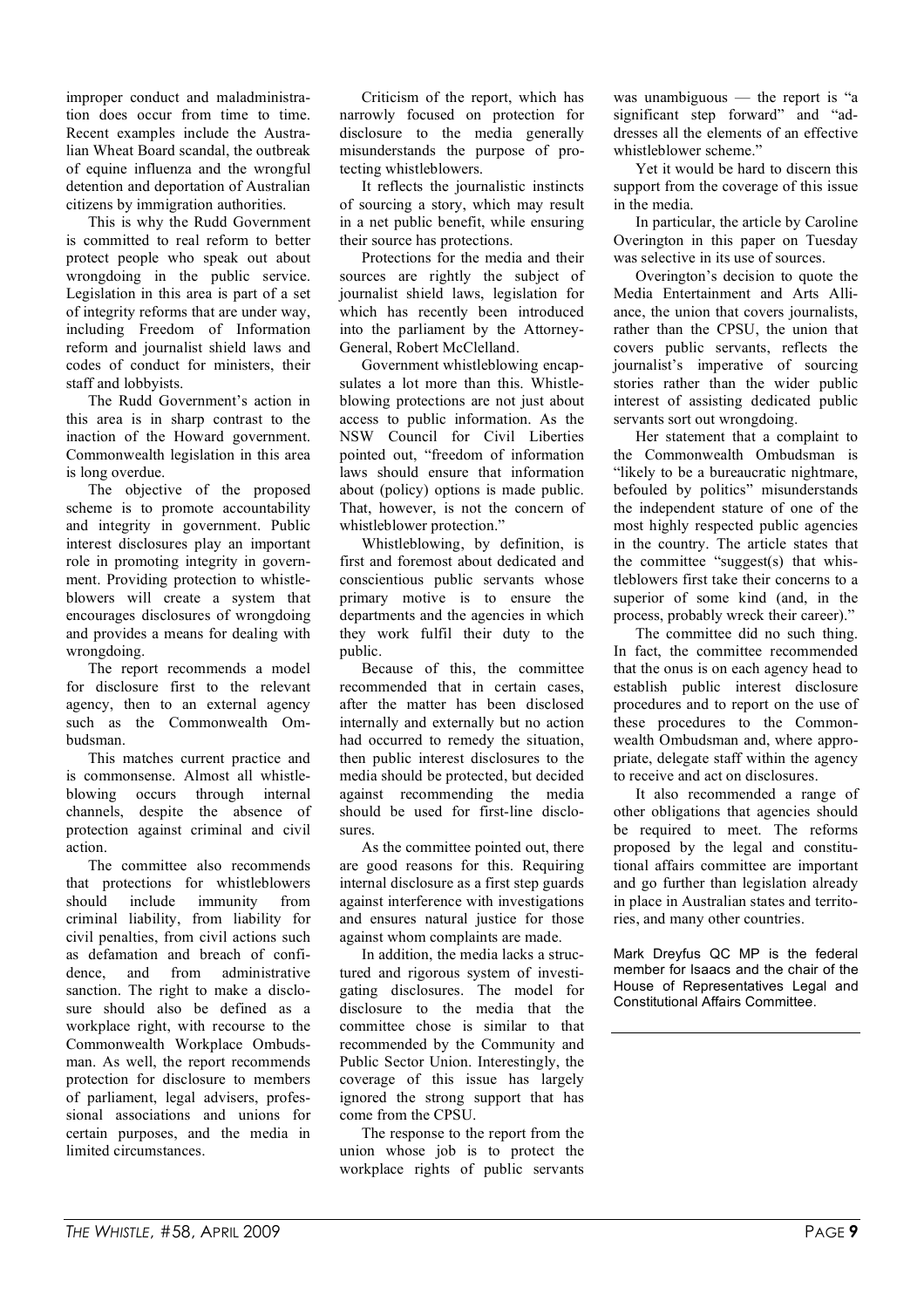# **Articles**

## **The Dreyfus Report: a regression from 1994**

#### Kim Sawyer

The history of whistleblowing legislation is about snakes and ladders. This is how legislation has evolved in the United States and how it is evolving in Australia. The Legal and Constitutional Affairs Committee of the House of Representatives, chaired by Mark Dreyfus, inquired into whistleblowing over the last 8 months, and reported on February 25. The Dreyfus Report represents progress, but at some cost. The recommendation for a Public Interest Disclosure Bill, and the associated repeal of the whistleblower provisions in the Public Service and Parliamentary Service Acts of 1999, is progress. Australia needs Commonwealth legislation, and it needs uniform legislation. But the Dreyfus Report is also a regression from the standard set by the 1994 Senate Select Committee on Public Interest Whistleblowing. The 1994 Report is an Australian benchmark, and with the Dreyfus Report, we have regressed a lot in 18 years.

The 1994 Senate Committee listened to and recommended for whistleblowers. The Dreyfus Report is about managing the whistleblowing problem. It is written for legislators not whistleblowers. The inquiry itself had a high co-dependency with the<br>Whistling While They Work Whistling While (WWTW) project, coordinated by Dr AJ Brown. No one can deny that the WWTW study is a comprehensive snapshot of whistleblowing in the public service in a given year. The study was a cross-sectional study of 7663 public servants and 118 public agencies and it elicited many useful statistics about an average hypothetical whistleblowing experience. But the WWTW study is not representative of my whistleblowing experience, nor of the 16 unresolved cases which were profiled in the 1995 Senate Select Committee Report, nor of many of the cases represented by the membership of WBA.

Whistleblowing on systemic problems is best studied longitudinally, namely over a period of time, not cross-sectionally with a snapshot at a particular time. A longitudinal study reveals two issues that a cross-sectional study cannot. First, it reveals the repeated regulatory failure that whistleblowers on systemic problems typically encounter. Secondly, it reveals the long-standing discrimination that these whistleblowers typically experience.



Kim Sawyer

My own whistleblowing experience taught me that regulatory failure is the main problem for a whistleblower on a systemic problem: the auditor who prefaced his report with the words "Under the direction of senior management"; the auditor-general who was not concerned when financial documents were being shredded while an audit is being conducted; the Visitor [high-level appeal person for a university] who took 400 days to determine that a Professor was not a member of a university; the education regulator who told me that an institution he regulated was hermetically sealed. In all, I approached regulators more than ten times over the years, and received ten non-responses. That has been the common experience for the whistleblowers in the systemic failures of Enron, WorldCom, HIH, and more recently Madoff and Stanford. The

1994 Senate Select Committee recognised the importance of the longitudinal case study. They listened to and learnt from case histories of regulatory failure. They learnt that the main question in whistleblowing remains *Who regulates the regulators?* That is the question Dreyfus ignored.

There are four principal limitations with the Dreyfus Report. The main problem is Recommendation 4 that the Commonwealth Ombudsman is the authorised authority for receiving and investigating public disclosures. This is a recommendation for the status quo. To be sure, the Dreyfus Committee in recommendations 18 and 19 allows other agencies to receive disclosures (the Aged Care Commissioner, the Commissioner for Law Enforcement Integrity, the Commissioner of Complaints, National Health and Medical Research Council the Inspector-General Department of Defence, the Privacy Commissioner and the Inspector-General of Intelligence and Security). But the Commonwealth Ombudsman remains the overseeing agency. The 1994 Senate Select Committee recommended that a new agency, a Public Interest Disclosure Agency (PIDA), be created. It specifically rejected the proposition that an existing agency continue as the principal agency for receiving and investigating disclosures, citing three reasons for their decision: first that immediate action needed to be taken about whistleblowing, secondly that an independent agency needed to be created to gain the trust and confidence of whistleblowers, and thirdly that the existing agencies and procedures were not operating to the satisfaction of whistleblowers.

Nothing has changed since 1994. WBA, and indeed most whistleblowers who made submissions to the Dreyfus Committee, supported the establishment of a PIDA. But these arguments were rejected by the Dreyfus<br>Committee. They recommended Committee. They recommended against a new order. For whistleblowers, this is a significant loss.

The second limitation of the Dreyfus Report is that the protections are very weak, if prescribed at all. Recommendation 14 states that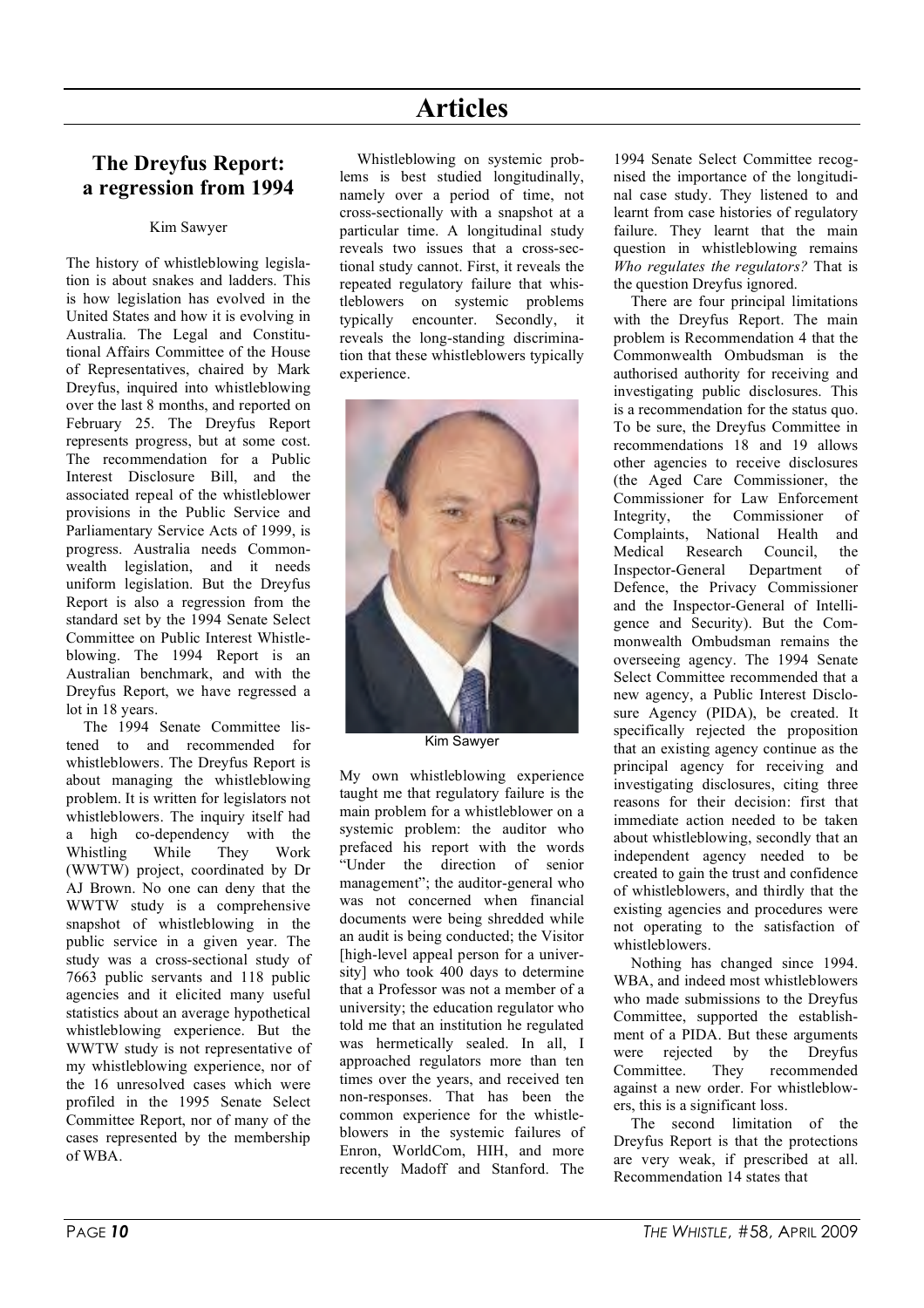The Committee recommends that the protections provided under the Public Interest Disclosure Bill include immunity from criminal liability, from liability for civil penalties, from civil actions such as defamation and breach of confidence, and from administrative sanction.

These protections are meaningless. There are no prescribed penalties and no suggestion that the career of the whistleblower should be monitored for some time after the whistleblowing. Discrimination against a whistleblower doesn't end with the whistleblowing; it persists for years afterwards. Contrast the Dreyfus committee recommendation with just some of the protections in the False Claims Act which include

Any employee who is discharged, demoted, suspended, threatened, harassed or in any other manner discriminated against in the terms and conditions of employment by their employer because of a False Claims action shall be entitled to all relief necessary, which includes reinstatement with the same seniority status such employee would have had without the discrimination, twice the amount of back pay and compensation for any special damages sustained including litigation costs and attorneys' fees. Secondly, whistleblowers are entitled to 15-25% of the fraud recovered.

Thirdly, the dismissal of the False Claims Act in paragraphs 5.44 to 5.52 is lamentable. The Committee ignored so much international evidence on the role of the False Claims Act as a combined anti-corruption and whistleblowing framework, choosing instead to refer in paragraph 5.50 to the deliberations of this same committee in 1989

The issue of qui tam–style rewards for whistleblowers was considered by this Committee in 1989 as part of a review of the adequacy of existing legislation on insider trading in financial markets. That Committee heard concerns about the credibility of evidence that was induced by

rewards and formed the view that such rewards were not suitable in Australia's context: The Committee rejects any suggestion that a system of rewards or bounties be introduced in Australia. Such a system is incompatible with current attitudes in relation to the credibility of evidence. It is also incompatible with accepted principles and practice within Australian society.

It is unacceptable that the Committee would refer back to such outdated material, given the wealth of contemporary evidence to the contrary. As I noted at the 2008 Whistleblowers Australia conference, the False Claims Act is the most effective legislation for combating fraud on the US government. Since 1986, \$20 billion of fraud money has been recovered, and False Claims actions are now running at 50 times the rate before amendments were made in 1986. The deterrent effect of the False Claims Act has been estimated to be 10 times the fraud recovered. It is also a cost effective; the US government is recovering \$15 for every \$1 invested in False Claims Act health care investigations. While most False Claims actions in the 1980s related to defence, 630 out of 1000 pending actions relate to health, with 46% of health care fraud now uncovered by whistleblowers. By ignoring the False Claims Act, the Committee has done Australia and whistleblowers a great disservice. The Committee's final comment in this section reflects their poor understanding of whistleblowers in the workplace, and their persistent and often invisible discrimination. They express the view (paragraph 5.60) that

Australia's honours system should continue to recognise and celebrate those who have made a difference in their fields. The Committee considers that recognising whistleblowers where they have made a contribution to the integrity of public administration sends an important message about the value of an open pro-disclosure culture. Agency heads should actively consider recognising whistleblowers within their organisation through their own existing rewards and recognition programs.

Finally, as I noted in my testimony to the Committee, the major whistleblowing problems in this country occur when private and public funding is combined and there is maximum discretion. The universities and the hospitals are where we would expect a large number of whistleblowing cases. In the 1994 Senate Report, education, health and banking were separately referenced. Yet there is no such recognition in this report.

We have regressed a long way since 1994. A comparison of the 39 recommendations of the 1994 Senate Select Committee Report and the 26 recommendations of the Dreyfus Report show how far we have regressed. With the Dreyfus Report, there is no education program, no PIDA, no involvement of community organisations such as WBA in the overseeing of whistleblowing procedures (through the Board), no clearing house role of the PIDA and separation of investigation and protection, no involvement of industry ombudsmen, no specific reference to the private sector and no tort of victimisation. The 1994 Senate Committee listened to whistleblowers and learnt about regulatory failure. The Dreyfus Committee should have done the same.

Kim Sawyer is a longstanding member of Whistleblowers Australia.

See pages 5-9 for other articles on the Dreyfus report, by AJ Brown, Bill De Maria, Carolyn Overington and Mark Dreyfus.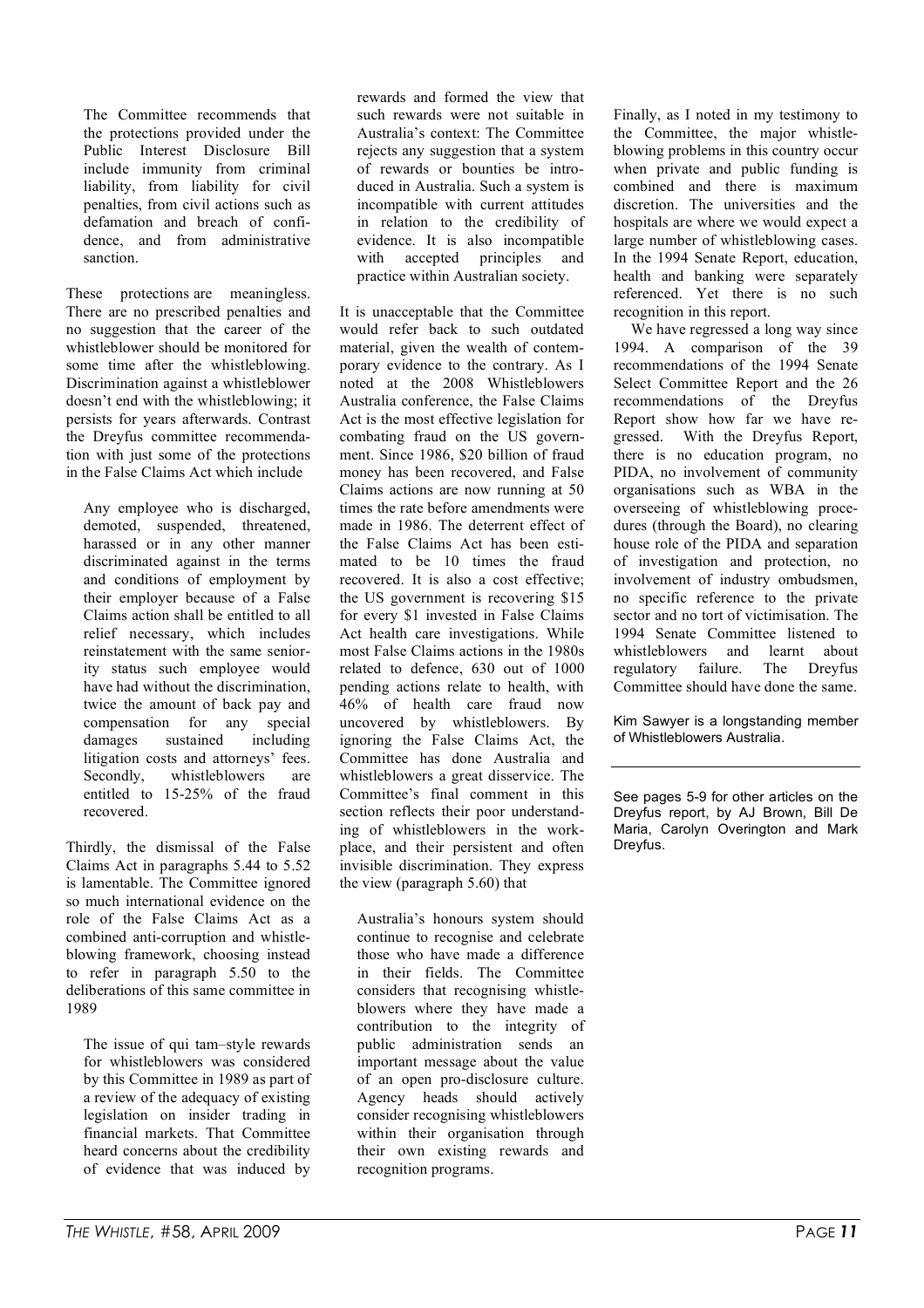## **Radiotherapy underdosing at the Royal Adelaide Hospital**

Geraldine Macdonald

- RAH radiation investigation launched (*The Independent,* 25 July 2008)
- Wrong doses of radiation given to patients at Royal Adelaide Hospital (*The Advertiser,* 25 July 2008)
- Five lives cut short in radiation bungle at Royal Adelaide Hospital (*The Sunday Mail* (South Australia), 11 September 2008)
- Radiation bungle results in 14 deaths (*The Australian,* 11 September 2008)

These were some of the headlines in the papers last year, covering the twoyear-long underdosing of patients receiving radiation therapy at the Royal Adelaide Hospital. I was the whistleblower. This is my story.

#### **Background**

About half of cancer patients would potentially benefit from radiation therapy. Delivering the correct dose is crucial. Too little, and the patient endures both the treatment and its side effects but the tumour is likely to recur. Too much, and the side effects can become much worse. The likelihood of destroying the cancer is nonlinear with dose — usually, if the prescribed dose is too low by a few percent, the likelihood of controlling the cancer drops by a greater amount.

Physicists are responsible for calibrating the linear accelerators which produce the radiation — and for a range of other quality assurance checks. In a good hospital, the frequency and tolerances of these checks are specified in writing. When the error was made at the RAH, many of these documents were incomplete (some missing tolerances and frequency) and some were actually incorrect. The physicists were expected to simply remember which documents to use, which to not use and when to seek out other documentation.

#### **Working at the RAH**

In my first few years of working at the RAH<sub>, I</sub> discovered that several checks had been carried out to different tolerances, or in significantly different ways, by different staff members. The quality of work varied, with the potential to affect patient care. Thus far though, I had not experienced that it had. But I worried about what might happen.



Royal Adelaide Hospital

On several occasions, I raised inconsistent work practices and errors with the person responsible for quality assurance, Lee Lesley, who reacted with hostility to my concerns, both privately and in front of other staff members. Lesley suggested to other staff that I "created problems where there were none" and was "difficult to work with." Reluctantly (because it felt like an admission that things were not right in my workplace) I started keeping a log of technical errors and near misses.

When I suggested that a table be created listing the quality checks carried out, along with their tolerances and frequencies, and offered to compile it, Lesley suggested — in front of about 10 colleagues — that "only weak staff members need written instructions" and that "professional" staff "know what to do." This was in my opinion not sound judgement even airline pilots have checklists of items they must go through before each flight, and this practice has reduced the number of accidents. But faced with public humiliation at the meeting, I did not argue my case. My colleagues, watching this happen, mostly looked away in embarrassment. No-one spoke out in my support.

Other staff members started avoiding me. When Lesley was not around they would prefer to not talk to me, avoiding eye contact. One night after work, when I met her after everyone else had gone home, one colleague said "I wish I could say something but I'm afraid I'll be treated like Lee treats you." Another called Lesley's behaviour towards me "venomous." As other staff were increasingly reluctant to communicate with me, even about work, my professional life was moving towards untenable.

At this time, the stress I was under at work was definitely affecting me at home. My self-confidence was being eroded by the constant criticisms and the isolation at work. I would come home from work and just want to go to bed to not have to think about my situation at work. Looking back, I was starting to suffer from depression. And yet I knew I was right — the varying work practices and quality checks which were not carried out adequately posed a real risk to patients. If it had not been for the unfaltering support of my partner and best friend, both of whom spent night after night listening and offering support, I would simply have broken down.

I discussed the bullying I was exposed to with the HR department. Their advice was that if I complained, my situation at work would probably worsen — and so I decided not to. Not knowing what else to do, and hoping that the bullying would not escalate, I kept doing my job.

Around this time, I read Tim Field's excellent book *Bully in Sight* about workplace bullying. Reading it was something of a revelation — in more sections than I care to remember, I thought "that's exactly what's happening to me!" The book helped me understand what was happening, and sadly anticipate what happened next. I would recommend it to anyone who thinks they're experiencing workplace bullying.

#### **Discovering the error**

Then, as I was working on a software commission with a colleague, Chris, we discovered the underdosing error. It was not discovered by the quality control checks designed to detect it, but by accident. It took us several nights to make absolutely sure an error had been made, and to piece together how it had happened.

The amount of radiation output by a radiotherapy treatment machine is very stable — as might well be expected. At the RAH, it was measured once a year, and usually varied by less than 0.5%. Because the measurement was so crucial, it would usually be carried out by two staff members — independent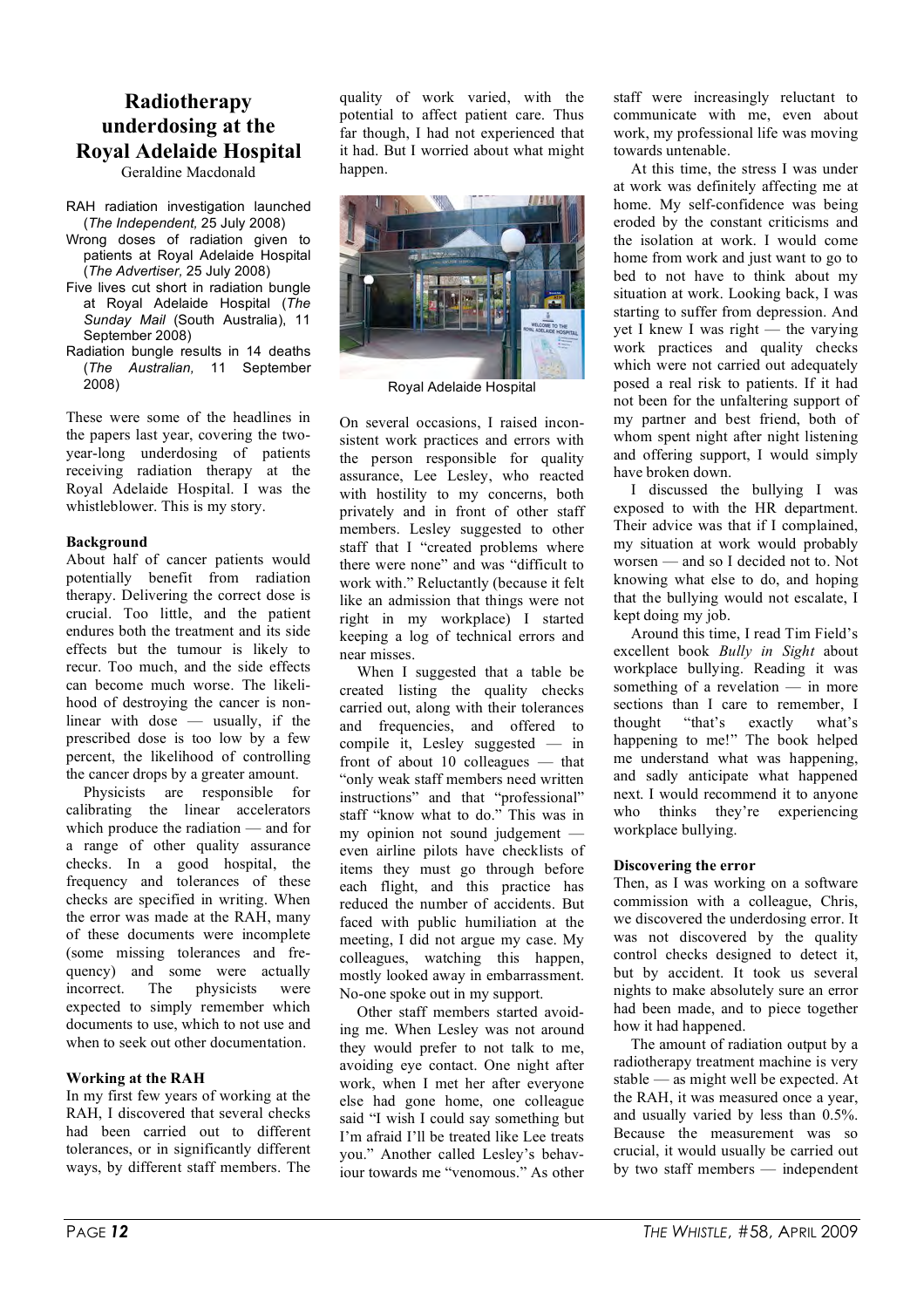checking is crucial in radiation therapy to minimise the likelihood of errors.

However, in 2004 the measurement was carried out by a single staff member. Lesley, who should have participated as the second staff member, chose to remain in the office. The staff member who carried out the measurement followed written instructions but had no idea that what was being measured would directly affect the output of the treatment machine, nor what the previously-measured values had been. The value obtained in this measurement is now accepted to have been wrong — 5% different from the previous year's reading.

Being in charge of quality control, Lesley knew the importance of what was being measured, and had access to previous values. A 5% change in a crucial parameter which usually varies very little should have rung loud alarm bells. Nonetheless, the highly unlikely result was not questioned and Lesley had the computer-based treatment planning system changed, which in turn changed the actual radiation dose received by the patient. From that day, patients treated at that treatment suite were underdosed by 5%.

In 2005, the measurement was carried out again — correctly this time. The measured value was 5% different from the 2004 value but agreed well with the value from 2003. Despite this, the error was not corrected and the underdosing continued for a second year.

On 21 July 2006, before the 2006 measurement was done, the error was discovered by Chris and myself.

#### **After discovering the error**

As soon as we were sure of what had happened, Chris and I spoke to senior staff, including Lesley, and the error was corrected. Chris and I discussed whether the error would be communicated to other staff, especially the doctors responsible for the treatment of the patients — Chris, who was relatively recently employed at the RAH, believed it would be communicated accurately and openly. I suspected it would not. I believed that, at the very least, the radiation oncology doctors whose patients had been underdosed must be told. I also thought it advisable to tell the physicists what had happened so they might learn from the

mistake. The radiation therapists who worked on the treatment suite — who were surprised that suddenly, all the patients on their machine had to have their treatments recalculated and that all the new doses came out 5% higher asked questions but were generally not told what had happened.



Royal Adelaide Hospital

I struggled to accept the continuing silence about what had happened. I discussed it at length with Chris, who held out hope that Lesley "would do the right thing" as Chris put it. We agreed that if the error had not obviously been communicated to the doctors a few weeks later, we would discuss it with a more senior manager, Kerry Jones.

I was aware of the error and its likely consequences on patient survival. A treatment suite would typically have treated about 500 patients in a year. The precise number of patients who would not be cured is difficult to determine: one estimate based on model parameters suggested 10% of those patients who would otherwise have been cured would now not. The numbers were simply frightening. That was about 50 patients who might now not recover from their cancer.

I discussed the matter with a specialist in radiation biology, who confirmed that the underdosing would probably affect patient survival rates.

I tried putting the numbers into context. I read about radiation incidents and accidents. The Johnston Archive (http://www.johnstonsarchive. net/nuclear/radevents/radevents1.html) provides a comprehensive list. Apart from Hiroshima, Nagasaki and Chernobyl, the greatest number of deaths attributed to a single radiation incident or accident is 18.

Meanwhile, my professional life continued to worsen. Lesley avoided

speaking to me whenever possible, criticised me to my colleagues and scrutinised my work very closely. I and my immediate colleagues were banned from attending meetings on a particular type of treatment which we participated in. It was becoming nearly impossible for me to do my job.

I felt very saddened and worried by the error and its likely consequences, frustrated at the way in which the error was apparently not discussed and desperate that my professional life was being made all but impossible by Lesley. In my profession, it is difficult to change jobs — very few employment opportunities exist. Where would I go? And I felt deeply saddened at the way almost all of my colleagues saw Lesley's blatant bullying of me and turned a blind eye. A few did not although they did not confront Lesley they continued to speak to me, and to socialise with me — these were not always the people from whom I would have expected such brave behaviour, but they helped me retain some belief in other human beings — something which is often difficult for victims of workplace bullying.

A few weeks later, the doctors still did not appear to have been told what happened. I discussed it with Chris who had had a change of mind. Chris no longer wanted to ask Jones to ensure the error was communicated to the doctors. The following week, I did it myself, in writing.

Having received my letter, Jones summoned me and said "now that you've put it in writing, I'll have to take it seriously." Jones assured me the matter would be taken seriously and dealt with. I dared to hope this would be true.

A few weeks later, Lesley accused me of making a technical error which had affected patient treatment. This was done in writing, and then brought up in a meeting attended by about 10 colleagues. What had actually happened was that I had encountered a problem, but the problem had been resolved. Patient safety had not been compromised.

The other staff members involved in the matter confirmed my version of the story — in writing — but it made no difference. When I tried explaining what happened in the meeting, Lesley talked over me, with a big smile. After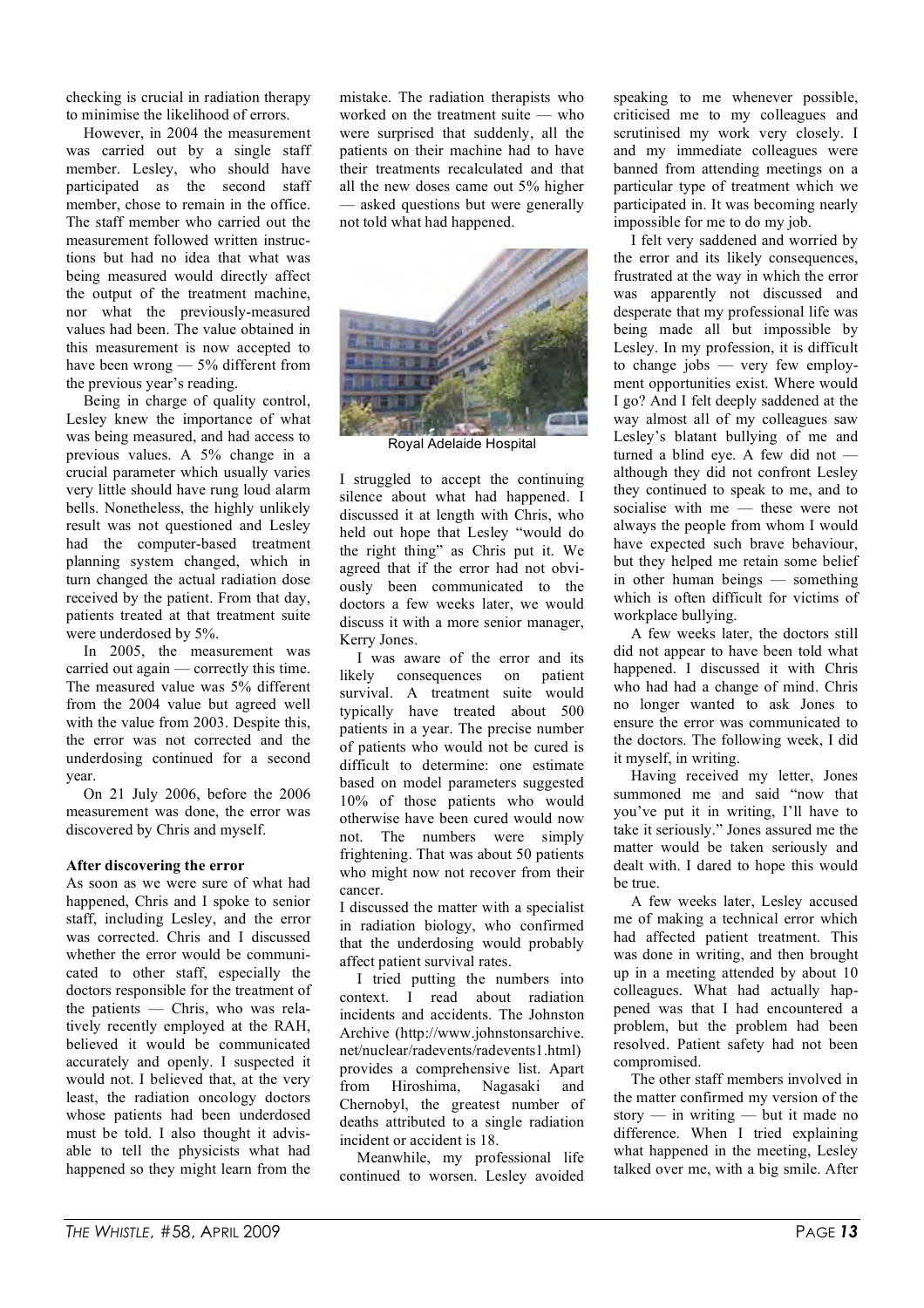the meeting, when the minutes reflected Lesley's accusation but not my explanation, I asked for them to be corrected. This never happened.

Feeling that my professional credibility was now being openly questioned by Lesley, I asked Jones for help in resolving the accusation. Jones phoned me up and instructed that I would be moved away from my workplace "for my own safety." When I said I'd rather not I was told Jones would force me to take sick leave if I did not agree to move voluntarily. Jones said an investigation into the alleged bullying would be carried out. Feeling as if I was not left with any options, I agreed. I still held out hope that the investigation would be fair.

Jones also suggested I seek counselling "to learn to control my facial expressions" because Jones perceived them to be rude. Wanting to cooperate, I had several meetings with a senior hospital counsellor. And although the counsellor and I agreed that the idea of her teaching me to control my facial expressions was ridiculous, my conversations with her offered a chance to air my concerns and discuss them. Over the next months, she provided very valuable help, as did my partner and best friend, who made a very difficult time easier to bear.

A senior staff member from outside the hospital but inside the health service was appointed to do the investigation into the bullying. Although his initial estimate was that it would take 3 weeks, it took 5 months. I discussed the bullying with him only once, for less than two hours. Although I offered to talk to him several times after that, he declined. I started to worry about the fairness of his investigation.

Some time into the investigation I had a job interview for a position one level up from my position. Although I had been removed from my department I chose to attend the interview: I had applied before being forced to move. However, Lesley was on the interview panel. I discussed this with Jones, who insisted that, despite the ongoing investigation of Lesley's bullying of me, it was right and proper that Lesley was on the panel. Unsurprisingly, I did not get offered the  $job$  — it went to someone with much less experience.

At the same time, Lesley applied for a position that would constitute a promotion. The job advertisement specified that applications for the position could be sent to either a senior doctor — or to Lesley, who successfully obtained the promotion.



Geraldine Macdonald

My reaction to these events was increasing incredulity — the events were obviously unfair, yet no-one challenged them. How could people like Jones — be aware of them and let them happen? I also felt unable to act, as Lesley had complained to the investigator that I was argumentative and difficult to work with.

Once I had been told my job application had been unsuccessful and Lesley's successful, I wrote to Jones, citing "grave concerns" about the appointment process. As a result, I was summoned to Jones's office — with a few hours notice. In the meeting which included an admin staff member and a HR staff member — Jones repeatedly swore at me, calling me a "shit stirrer" for raising my concerns. At the end of the meeting, I was biting the insides of my cheeks very hard to avoid bursting into tears. When they ended the meeting, I could not even say goodbye as I left the room. I spent the next while in the bathroom, sobbing, trying to be as quiet as possible so no-one would know.

After the meeting in which I was verbally abused, I began to show symptoms of post-traumatic stress disorder (PTSD): I felt physically and emotionally numb, was depressed, couldn't sleep, couldn't concentrate, was anxious, couldn't stop thinking about what had happened. For about 24 hours I felt nauseous and could not eat. I felt overwhelmed at the injustice being committed against me, yet unable to do anything about it. My

depression worsened — it was now clear that senior management supported Lesley.

At this time, I felt extremely isolated at work. I could spend an entire day at work and not speak to anyone. The following poem describes how I felt.

### *Outcastedness*

*My outcastedness does wear me down I try to hide behind a frown But still the distance to my peers Awakens and renews my fears*

*they dress me in a cloak of isolation, it rests heavily a weight upon my shoulders, I am dressed in blackness, smotheringly*

*its weight becomes a part of me my head bends, my world further shrinks how can I less of a burden be I fear what everybody thinks*

*I have become less than I was Eyes looking at me do avert Yet clad in black, I live my loss I still cannot myself desert*

Five months after it began, the investigator had produced a 29-page report which I was not allowed to read. But I was told its main conclusions — that Lesley believed I was incompetent and difficult to work with, therefore Lesley's treating me differently from other staff was "understandable." The investigator concluded no bullying had taken place.

#### **A resolution — and a new beginning**

I was faced with two problems. One that as far as I knew, the doctors of the patients who had been underdosed still had not been told what had happened. Two — my employment. I could not remain at the RAH.

HR at the RAH had threatened disciplinary action if I "spoke disrespectfully" of my colleagues there. Before trying to inform the doctors of the underdosing error, I needed a new job and to have regained an even keel.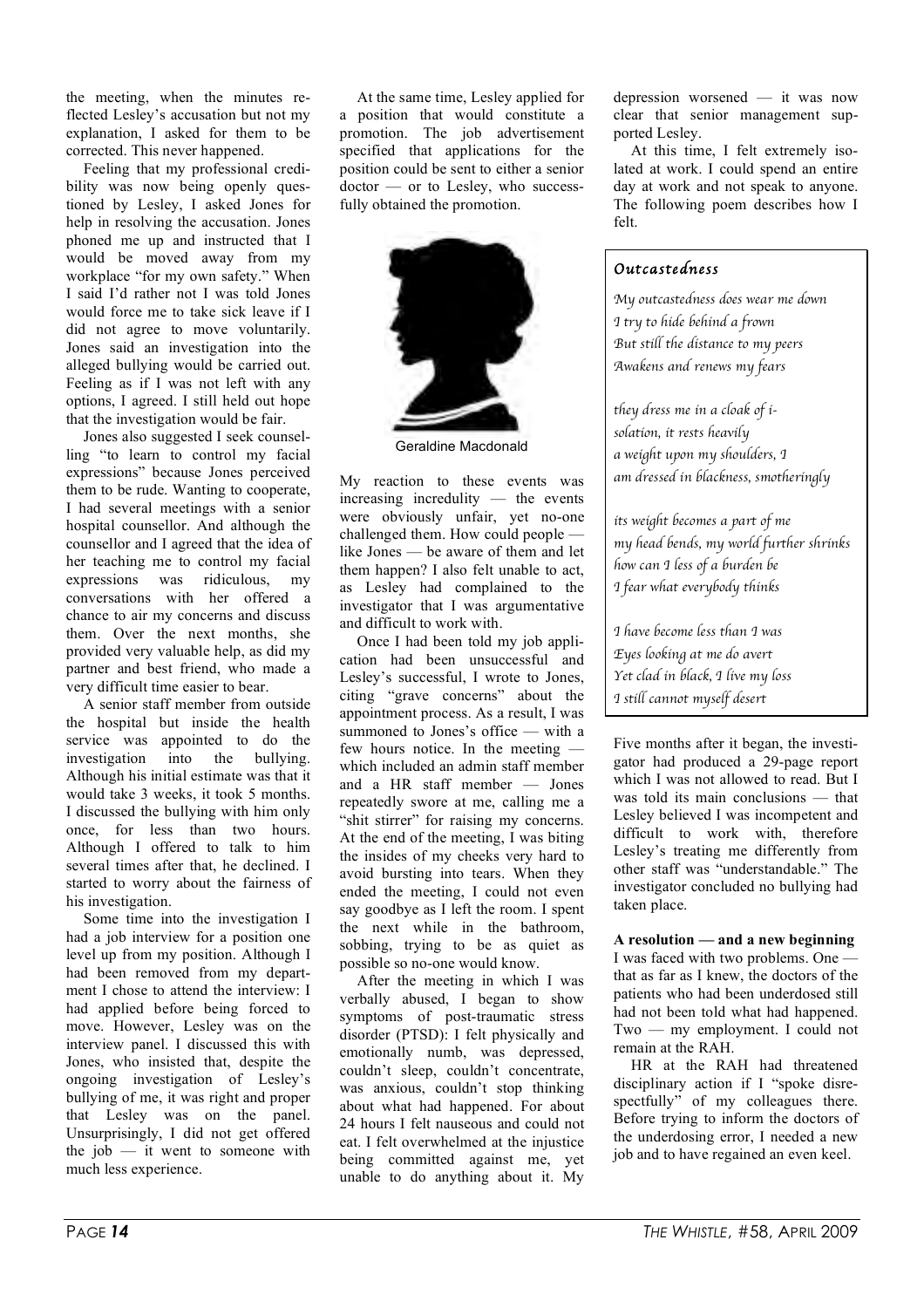After some time, I secured a new job. For the first few weeks I kept worrying that my new colleagues might be as unpleasant and uncaring as my previous colleagues, but they put me to shame. They were professional, kind, respectful people. My healing could begin.

I had contacted Whistleblowers Australia, and through them received help which proved invaluable, particularly advice that the underdosing error and the bullying were two separate issues and must be treated as such. Had I not done this I do not believe my disclosure would have been taken seriously.

Having discussed the case with WBA, I wrote a disclosure to the Chief Executive of the South Australian Department of Health, Tony Sherbon, claiming protection under the Whistleblowing Act of South Australia. The submission did not make reference to the bullying; it was a largely technical document outlining what had happened and asking that the doctors whose patients had been underdosed be told.

For two weeks I heard nothing. Then I was contacted by the DOH and told that they had verified my disclosure and would go public. My anonymity would be preserved. Several investigations were undertaken — news stories and press releases are available on the web (search for "Royal Adelaide Hospital radiation underdose" in Google news, or read the press announcements at the DOH's web site).



Royal Adelaide Hospital

It turns out the patients' doctors had been told. But despite my repeated attempts to find this out, I had not been told this — if I had, I would not have contacted the DOH. Nonetheless, I felt a huge sense of relief now that at least I knew that the patients' doctors were aware of the error.

After an independent investigation, the RAH was instructed to improve its protocols. And, if a potentially significant error happens in future, it must inform the hospital legal team (the RAH chose not to) and the SA Department of Health.

Since the disclosure, several errors in the treatment of cancer patients have received a lot of attention in the news (The incorrect dosage of chemotherapy patients at the Lyell McEwin Hospital was referred to as the "third health bungle in South Australia" in *The Herald Sun,* 18 December 2008.)

Lesley and Jones retain senior positions at the RAH. I have a job which I enjoy, with colleagues who are professional, respectful and kind, and I have recovered from the depression and PTSD brought about by the bullying and verbal abuse.

I have learnt a number of lessons which I would like to offer as food for thought.

- The SA Whistleblower's Act can provide protection for the whistleblower.
- The SA Department of Health investigated my submission fully and thoroughly. As a result, steps have been taken to decrease the likelihood of a similar error happening in future.
- The severe workplace bullying whistleblowers are sometimes exposed to can affect their lives profoundly and very negatively. Personal support can offer a lifeline.
- On witnessing bullying and harassment, most people will do nothing. But a few selected people will be prepared to offer help. It may not be the people you'd expect.
- Obtaining advice from someone with experience in the area on how to approach whistleblowing can be a great help.
- Because of my whistleblowing, I now know that the doctors of the patients who were underdosed know. I have no regrets. Not one.

All names in this article have been changed, including the author's. "Geraldine Macdonald" can be contacted at anon\_home@yahoo.co.uk

### **Internet filtering**

Brian Martin, *Whistle* editor

Internet filtering has been a hot topic in email exchanges among members of Whistleblowers Australia's national committee.

The Australian government proposes a scheme to block certain websites to prevent viewing of child pornography.

Some WBA committee members support filtering, saying that some things on the Internet — such as pornography, violence, bomb-making information and defamatory material — are so horrible or dangerous that they should be censored. They argue it is the government's responsibility to protect the most vulnerable members of the community, that censorship of the Internet is justified by this responsibility, and that few websites would be affected.

Opponents of filtering say that it won't work. For example, child pornographers seldom use open websites that could be blocked by the filtering scheme, but instead use email or other means not affected by the proposed plan. Opponents also argue that if the government has censorship power, it is likely to be used for political purposes. including against whistleblowers.

In the middle of this discussion Wikileaks published a version of the government's list of banned sites on its own website. The list included quite a number of legal and apparently innocuous sites. Supporters of the government plan condemned Wikileaks for making the list available whereas critics said this was what they had predicted, namely that leaking of the list was inevitable and would actually publicise the sites involved.

For more information, supporters of the scheme can consult the government's statements whereas critics can check out the sites of Electronic Frontiers Australia and GetUp.

In the WBA discussion, some supporters of filtering introduced a second line of argument: that Internet filtering is not a whistleblowing issue.

Other hot topics for discussion in recent months have been the definition of whistleblowing and the Dreyfus report. The latter is covered in this issue, pages 5-11.